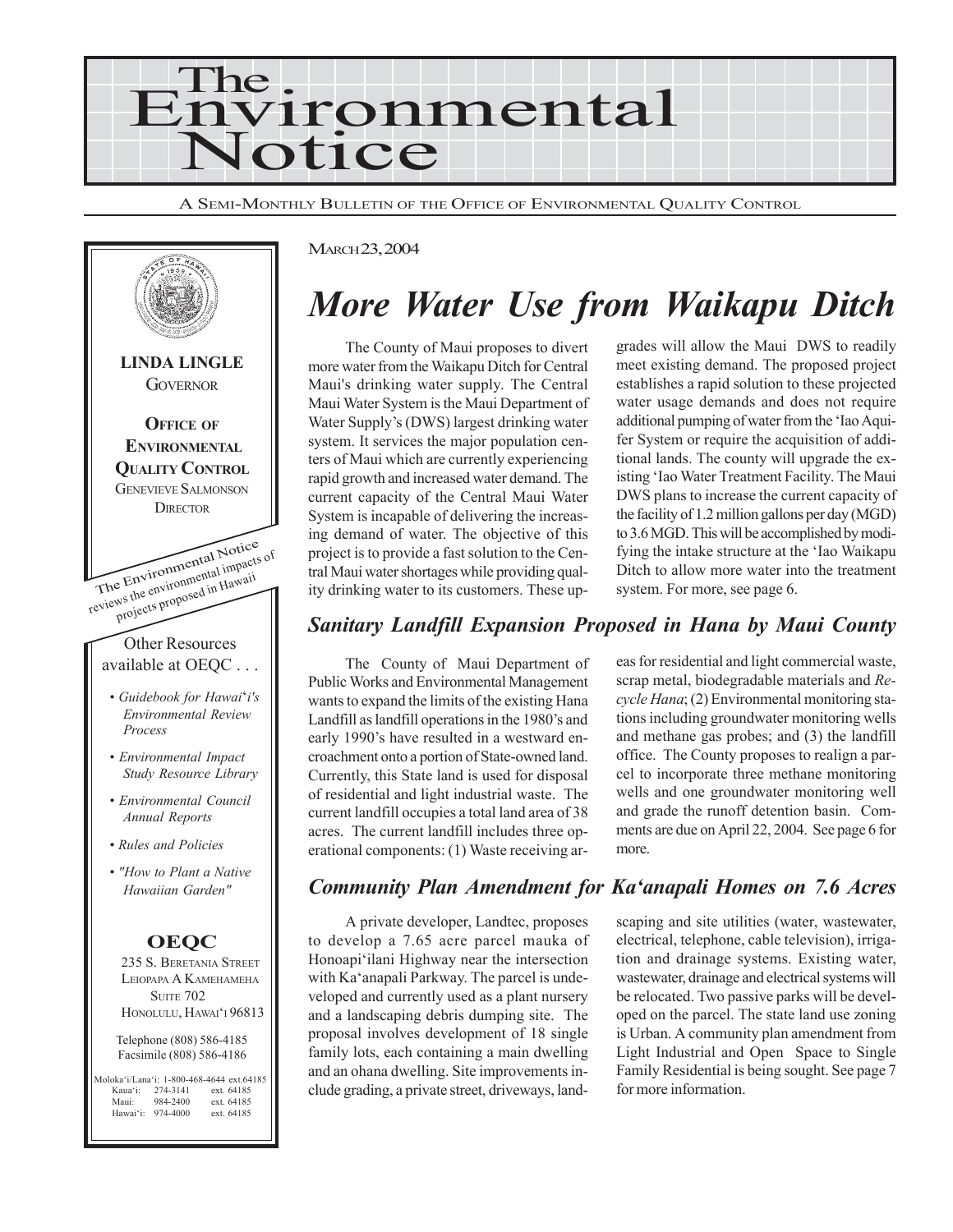

# **Draft Environmental Assessment**

A project or action that may affect the environment cannot be implemented until an Environmental Assessment (EA) is prepared in accordance with HRS §343. If the lead government agency anticipates that the project will have no significant environmental impact, then a Draft EA is written and public notice is published in this periodic bulletin (see, section 343-3, HRS) known as the *Environmental Notice*. The public has 30 days to comment on the Draft EA from the date of the first notice.

# **Final Environmental Assessment and FONSI (Negative Declaration)**

If, after the lead agency reviews the public comments, it feels that the project will have no significant effect on the environment. then it will prepare a Final EA and issue a Finding of No Significant Impact (FONSI) formerly called a *Negative Declaration.* The Final EA must respond to all public comments. An Environmental Impact Statement will not be required and the project may now be implemented. The public has 30 days from the first notice of a FONSI in this Bulletin to sue in court to require the preparation of an EIS.

# **EIS Prep Notice**

If the lead agency decides that a project may have a significant environmental impact, it must prepare an Environmental Impact Statement (EIS) prior to implementing the project. The first step in preparing an EIS is publishing an EIS Preparation Notice (Prep Notice) in this Bulletin. Agencies, groups or individuals have 30 days from the first publication of an EIS Prep Notice to request to become a consulted party and to make written comments regarding the environmental effects of the proposed action. The draft EIS must respond to these comments.

# **Draft EIS**

If a project is likely to have a significant environmental impact, the lead agency or private applicant must prepare a Draft Environmental Impact Statement (Draft EIS) prior to

project implementation. This document must completely disclose the likely impacts of a project. Secondary and cumulative impacts must be discussed along with measures proposed to mitigate them. The public has 45 days from the first publication date in this Bulletin to comment on a Draft EIS.

# **Final EIS**

After considering public comments filed during the Draft EIS stage, the agency or applicant must prepare a Final Environmental Impact Statement (Final EIS). The Final EIS must respond to all comments from the draft stage. If deeper analysis was required, it must be included in this document. If the project is from a private applicant, the lead agency is authorized to accept the FEIS. If the project is public, the Governor or Mayor is the accepting authority. Only after the EIS is accepted, may the project be implemented.

# **EIS Acceptance Notice**

If the accepting authority accepts a Final Environmental Impact Statement, a separate EIS Acceptance Notice will be published in this Bulletin. The public has 60 days from the date of first notice of acceptance to sue in court to challenge the acceptance of an EIS.

### **NEPA**

National Environmental Policy Act (NEPA) is the law that requires federal projects to prepare an EIS. It is similar to Hawaii's law. Some projects require both a state and federal EIS and the public comment procedure should be coordinated. Although not required by law, the OEQC publishes NEPA notices in this Bulletin to help keep the public informed of important actions.

# **Special Management Area Permits**

The Special Management Area (SMA) is along the coastlines of all our islands. Most development in this area requires a Special Management Permit (SMP) under Chapter 205A, HRS and county ordinance. The Counties regulate development of this area. This Bulletin posts notice of these SMP applications to encourage public input.

# **Shoreline Certifications**

State law requires that Hawaii shorelines be surveyed and certified when necessary to clearly establish the regulatory building setback (usually 40 feet inland from the shoreline). The public may participate in the process to help assure accurate regulatory boundaries. Private land owners often petition to have their shoreline certified prior to construction. This Bulletin publishes notice of both shoreline certification applications and of final certifications or rejections.

# **Environmental Council**

The Environmental Council is a fifteenmember citizen board appointed by the Governor to advise the State on environmental concerns. The council makes the rules that govern the Environmental Impact Statement process. The agendas of their regular meetings are published in this Bulletin and the public is invited to attend.

# **Exemption Lists**

Government agencies must keep a list describing the minor activities they regularly perform that are declared exempt from the environmental review process. These lists are reviewed and approved by the Environmental Council. This Bulletin will publish an agency's draft exemption list for public comment prior to Council decision making.

# **Conservation District Permits**

Use of land in the State Conservation District requires a Conservation District Use Application (CDUA). These applications are reviewed and approved by the Board of Land and Natural Resources (BLNR). Members of the public may intervene in the permit process. Notice of these permit applications is published in this Bulletin.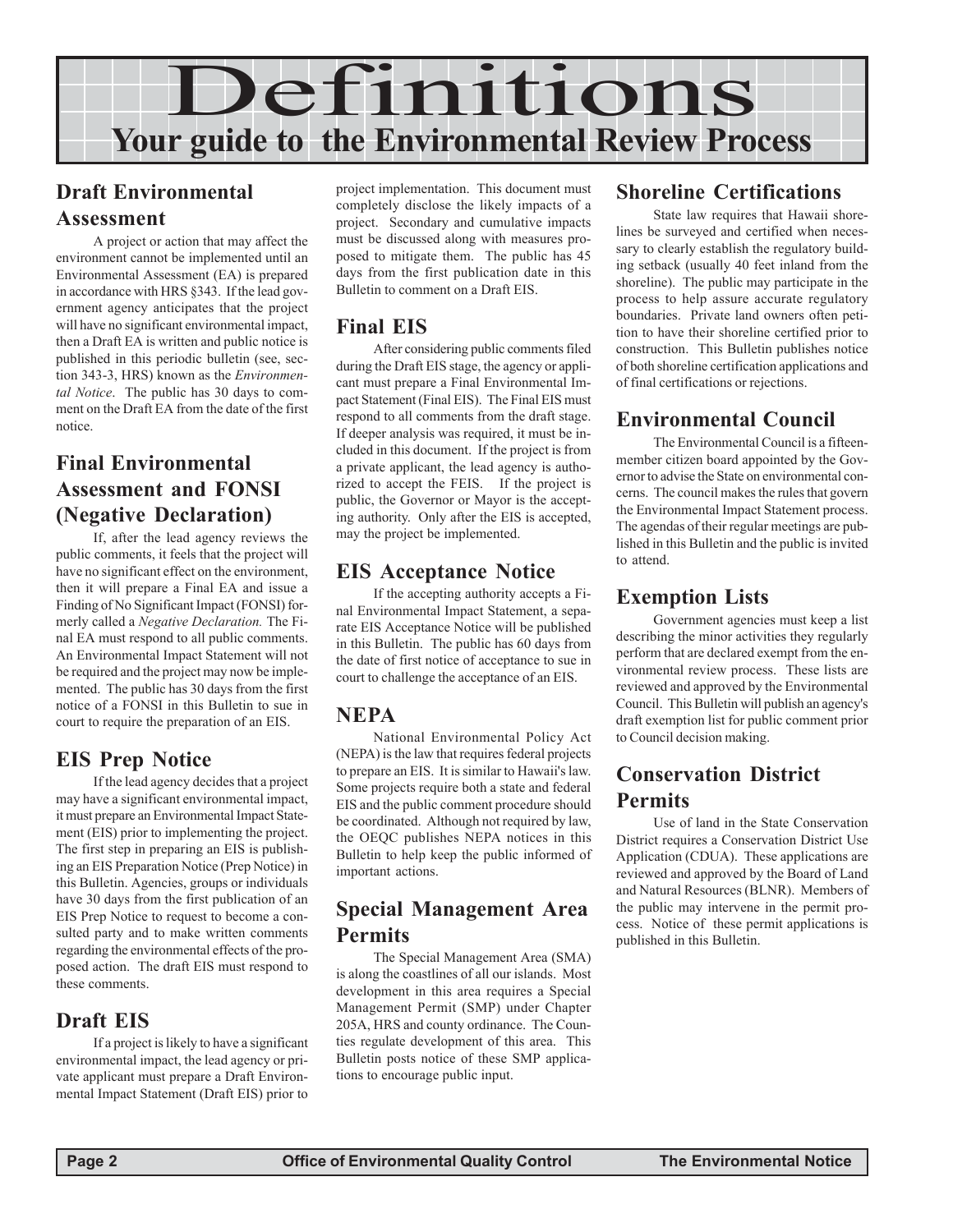

MARCH 23, 2004

# **O'ahu Notices**

### **Draft Environmental Assessments** (1) Aloha Surf Hotel .......................................................................... 4 **Final Environmental Assessments/Findings of No Significant Impacts (FONSI)** (2) Honolulu Central District Cooling Facility at Kaka'ako .................4 (3) Lanikai Shore Protection Structures ...........................................5 **Previously Published Projects Pending Public Comments** Draft Environmental Assessments ................................................... 5

### **Maui Notices**

#### **Draft Environmental Assessments**

| Final Environmental Assessments/Findings of No Significant<br><b>Impacts (FONSI)</b> |  |
|--------------------------------------------------------------------------------------|--|
|                                                                                      |  |
| (5) University of Hawai'i Advanced Technology Center and                             |  |
| (4) Ke Ali'i Kai II Subdivision and Related Offsite Improvements  7                  |  |
| (3) Ka'anapali Single Family Residential Subdivision 7                               |  |
|                                                                                      |  |
|                                                                                      |  |

|  | (6) Kahului Commercial Harbor, Pier 1C Mooring Dolphin  8 |  |
|--|-----------------------------------------------------------|--|
|  |                                                           |  |
|  |                                                           |  |

#### **Previously Published Projects Pending Public Comments**

### **Moloka'i Notices**

#### **Draft Environmental Assessments**

(1) Anuenue (formerly Rainbow) Radio Facilities and Tower, Pu'u Nana Site ..................................................................................... 10

# **Hawai'i Notices**

#### **Final Environmental Assessments/Findings of No Significant Impacts (FONSI)**

|--|--|--|

### **Coastal Zone News**

| (1) Kawailani Street Bridge Replacement, South Hilo, Hawai'i  12 |  |
|------------------------------------------------------------------|--|
| Special Management Area Documents (Chapter 25, Revised           |  |
|                                                                  |  |

# **Pollution Control Permit Applications**

|--|

## **Conservation District Notices**

|--|

### **Federal Notices**

| Transgenic Corn Permit, Docket No. OPP-2004-0055  16              |  |
|-------------------------------------------------------------------|--|
| Transgenic Corn Permit, Docket No. OPP-2004-0009  17              |  |
|                                                                   |  |
| Final Rule on Refrigerant Recycling and Substitute Refrigerants17 |  |
|                                                                   |  |

### **Environmental Tips**

| On-Line Mapping Resources - Keeping up to Date and Informed via |
|-----------------------------------------------------------------|
|                                                                 |
| USGS Atlas of Natural Hazards in the Hawaiian Coastal Zone 10   |
|                                                                 |
|                                                                 |

*We provide access to our activities without regard to race, color, national origin (including language), age, sex, religion, or disability. Write or call OEQC or our departmental Affirmative Action Officer at Box 3378, Honolulu, HI 96801-3378 or at (808) 586- 4616 (voice/tty) within 180 days of a problem. OEQC intends to make the information in this bulletin accessible to everyone. Individuals that require this material in a different format (such as large type or braille), should contact our office for assistance.*

**The Environmental Notice Office of Environmental Quality Control Page 3**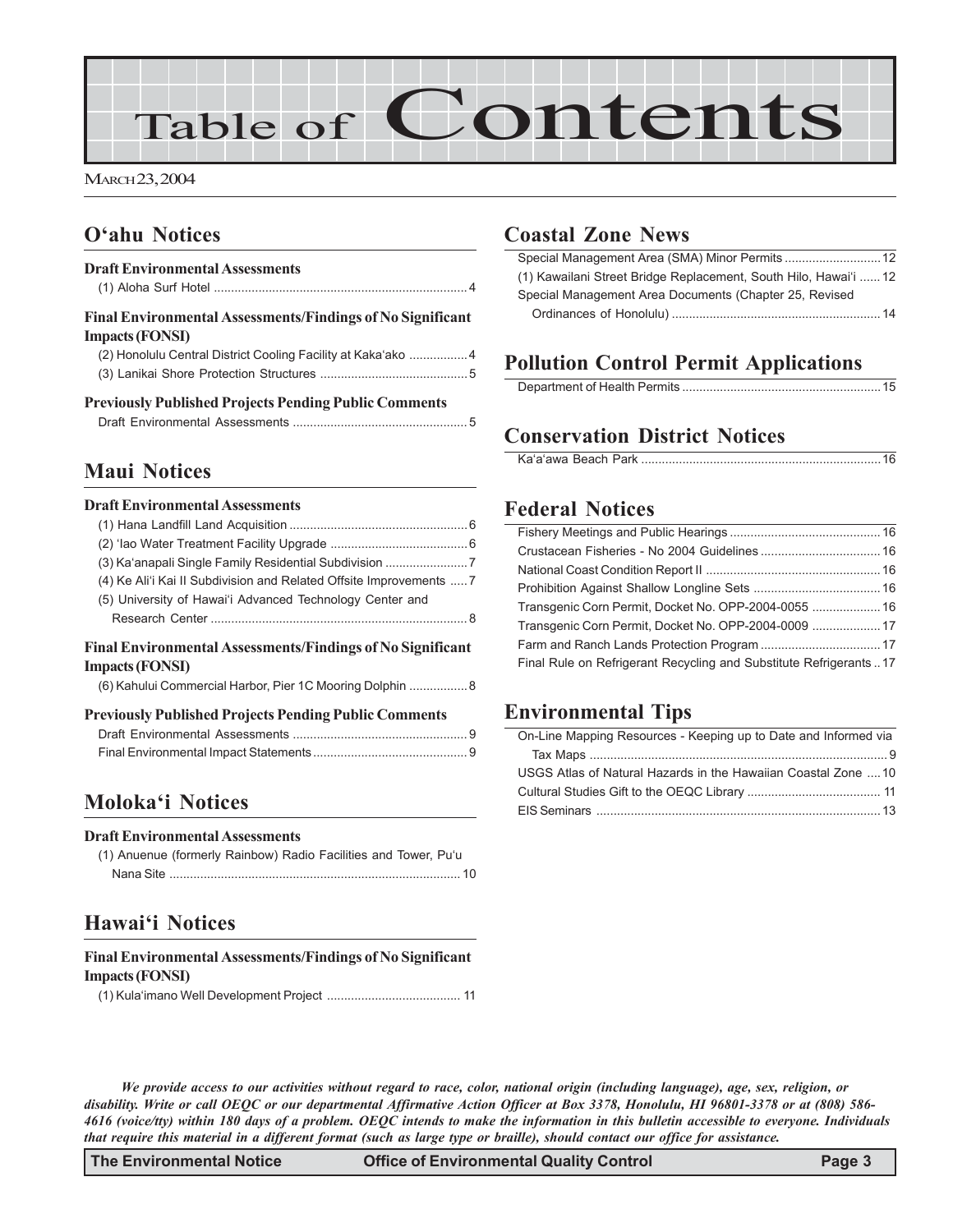# **O'ahu Notices**

MARCH 23, 2004

# **Draft Environmental Assessments**

# **(1) Aloha Surf Hotel**

| District:                         | Honolulu                                           |
|-----------------------------------|----------------------------------------------------|
| TMK:                              | $2 - 6 - 21:16$                                    |
| Applicant:                        | Laeroc Aloha Surf, LLC, 1334 Park                  |
|                                   | View Avenue, Suite 24, Manhattan Beach,            |
|                                   | CA 90266                                           |
|                                   | Contact: Donna Leong, Esq. (521-9232)              |
| <b>Approving Agency/Accepting</b> |                                                    |
| <b>Authority:</b>                 | City and County of Honolulu                        |
|                                   | Department of Planning and Permitting              |
|                                   | 650 South King Street, Honolulu, Hawai'i 96813     |
|                                   | Contact: Jamie Peirson (527-5754)                  |
| Consultant:                       | Cades Schutte LLP, 1000 Bishop Street, Suite       |
|                                   | 1200, Honolulu, Hawai'i 96813                      |
|                                   | Contact: Donna Leong, Esq. (521-9232)              |
| <b>Public Comment</b>             |                                                    |
| Deadline:                         | April 22, 2004                                     |
| Status:                           | DEA First Notice pending public comment. Ad-       |
|                                   | dress comments to the applicant with copies to the |
|                                   | approving agency or accepting authority, the con-  |
|                                   | sultant and OEQC.                                  |
| <b>Permits</b>                    | Zoning variance, LUO, Building,                    |
| Required:                         | Waikiki Special District                           |

The Aloha Surf Hotel is located at 444 Kanekapolei Street at the corner of Kanekapolei Street and Ala Wai Boulevard in Waikiki, O'ahu, Hawai'i. The hotel is a 15-floor, nonconforming hotel with 204 guest rooms built in 1966-67. The applicant, Laeroc Aloha Surf, LLC, will be requesting variances from the City's Department of Planning and Permitting ("DPP") to permit (retain) 41 additional guest rooms, for a total of 204 guest rooms, without the number of parking stalls required under the LUO, and to permit (retain) additional floor area for utilitarian spaces in the basement of the hotel, which is a nonconforming use that already exceeds maximum density (floor area), and that has nonconforming yards, nonconforming open space, and nonconforming transitional height setbacks, thus increasing the nonconformity of the hotel. The proposed action will have minimal, if any, impact on the surrounding environment as the hotel has had 204 guest rooms for at least 20 years, and perhaps as long as 35 years. A "no action" alternative results in maintaining the *status quo*, which is not desirable from a regulatory standpoint. The variance will require no additional construction or alterations, except for re-striping of the parking stalls. Thus, potential negative impacts will be minimal to nonexistent. Given the expected consequences, both primary and secondary, and the cumulative as well as the short-term and longterm effects of the proposed action, the anticipated determination of DPP will be a FONSI.

# **Final Environmental Assessments/Findings of No Significant Impacts (FONSI)**

**1**

**4**

**2**

# **(2) Honolulu Central District Cooling Facility at Kaka'ako**

| <b>District:</b>                  | Honolulu                                       |
|-----------------------------------|------------------------------------------------|
| TMK:                              | $2-1-060$ : pors. 8, 9                         |
| Applicant:                        | City and County of Honolulu, Board of Water    |
|                                   | Supply, 630 South Beretania Street, Honolulu,  |
|                                   | Hawai'i 96843                                  |
|                                   | Contact: Lorna Heller (748-5944)               |
| <b>Approving Agency/Accepting</b> |                                                |
| Authority:                        | City and County of Honolulu, Board of Water    |
|                                   | Supply, 630 South Beretania Street, Honolulu,  |
|                                   | Hawai'i 96843                                  |
|                                   | Contact: Barry Usagawa (748-5000)              |
| Consultant:                       | Wilson Okamoto Corporation, 1907 South         |
|                                   | Beretania Street, Suite 400, Honolulu, Hawai'i |
|                                   | 96826                                          |
|                                   | Contact: Rodney Funakoshi (946-2277)           |
| Status:                           | FEA/FONSI issued, project may proceed.         |
| <b>Permits</b>                    | SMA, HCDA Development, Noise Variance          |
| Required:                         | NPDES Zone of Mixing, UIC, Well Construction,  |
|                                   | Pump Installation, Water Use                   |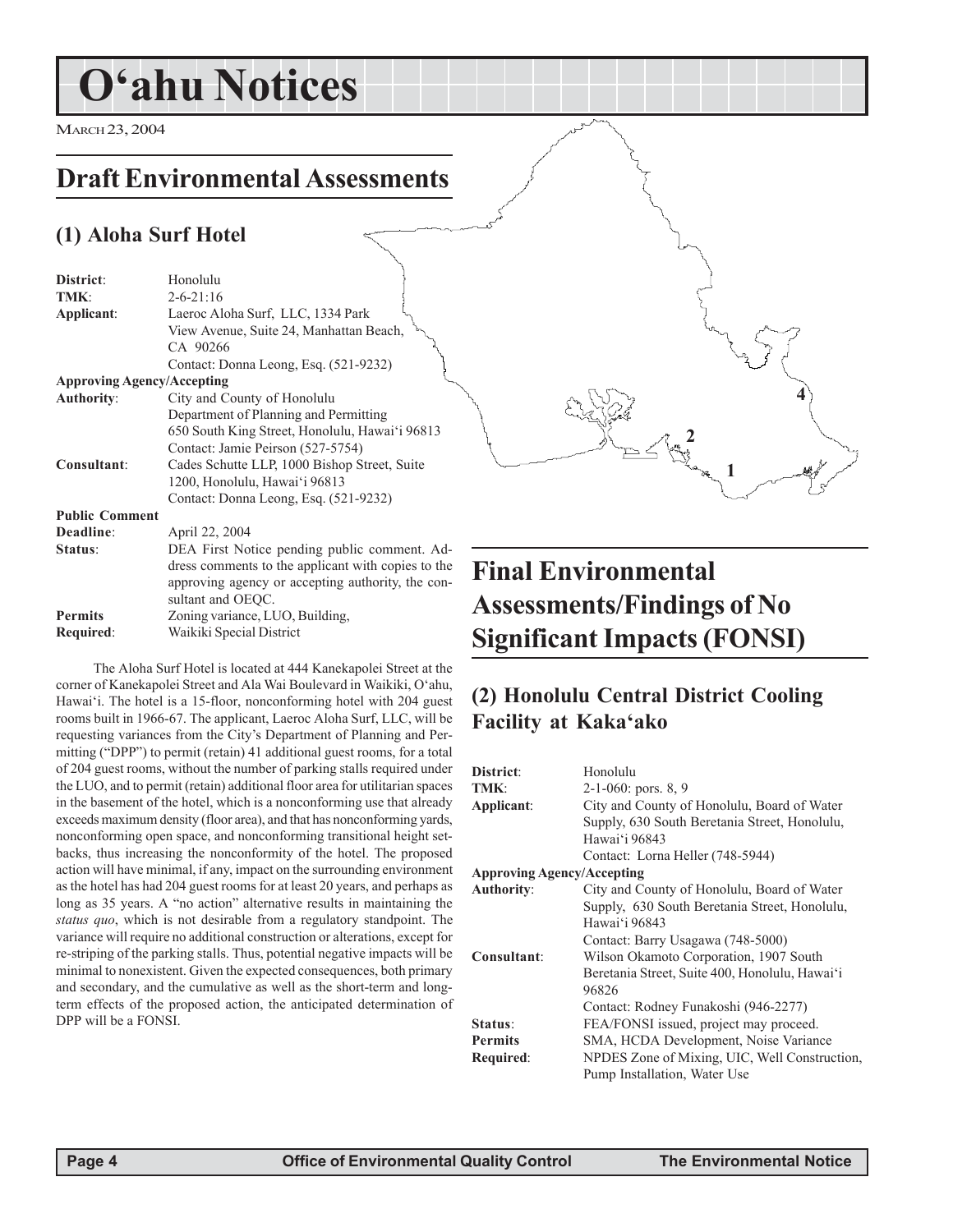

The Honolulu Board of Water Supply proposes to design and construct a central district cooling system utilizing a deep seawater source well to serve the John A. Burns School of Medicine (JABSOM) facilities in Kaka'ako. Centralized district cooling systems have gained popularity in recent years as an energy efficient alternative to conventional air conditioning systems within each building. With a central district cooling system, a centralized plant with an underground piping network delivers chilled water to buildings for air conditioning. This eliminates the need for air conditioning chillers and cooling towers within buildings and substantially reduces electricity and potable water use. The proposed central district cooling system will be developed on the grounds of the JABSOM facilities and will consist of a well pump and piping to the JABSOM Central Cooling Plant, where heat exchangers will transfer the cold temperatures from the seawater to cool the water for the JABSOM's chilled water air conditioning system. The chilled water air conditioning system within the JABSOM site may also be extended in the future to serve adjacent developments. In the Draft EA, the proposed method of effluent disposal was to discharge water into a concrete drainage channel southwest of the project site. After consultation with the State Department of Health, however, effluent is now proposed to be disposed of through injection wells. The Final EA has been revised to reflect this change. No significant impacts are anticipated during construction or operation of the facility. Short-term impacts to air quality, water quality, and ambient noise levels may occur during the construction phase of the project. Impacts will be mitigated by applying appropriate Best Management Practices and by complying with required permit conditions. In the long-term, the project is anticipated to have a beneficial impact by reducing energy consumption, potable water use, and operating costs. The project is also anticipated to have beneficial long-term air quality and noise effects.

# **(3) Lanikai Shore Protection Structures**

| District:                         | Ko'olaupoko                                     |
|-----------------------------------|-------------------------------------------------|
| TMK:                              | $4-3-05:88$ and 59                              |
| Applicant:                        | Elia Long for James Pietch, c/o First American  |
|                                   | Title Company, 333 Queen Street, Suite 700,     |
|                                   | Honolulu, Hawai'i 96813                         |
|                                   | Contact: Elia Long (536-3866)                   |
| <b>Approving Agency/Accepting</b> |                                                 |
| <b>Authority:</b>                 | City and County of Honolulu, Department of      |
|                                   | Planning and Permitting, 650 South King Street, |
|                                   | 7th Floor, Honolulu, Hawai'i 96813              |
|                                   | Contact: Ardis Shaw-Kim (527-5349)              |
| Consultant:                       | PlanPacific Inc., 345 Oueen Street, No. 802,    |
|                                   | Honolulu, Hawai'i 96813                         |
|                                   | Contact: Robin Foster (521-9418)                |
| Status:                           | FEA/FONSI issued, project may proceed.          |
| Permits                           |                                                 |
| Required:                         | SSV, SMA                                        |
|                                   |                                                 |

The project site is located on two contiguous shoreline parcels located at 1256 and 1264 Mokulua Drive in Lanikai on O'ahu's windward coast. The seawall will be of concrete-rubble masonry (CRM) construction. It will be constructed landward of the certified shoreline along the 150-foot frontage of the two parcels, entirely within the 40-

#### MARCH 23, 2004

foot shoreline setback. The proposed structure is a gravity wall design, with a foundation set five feet below mean sea level (MSL). It will be approximately 9.5 feet wide at the base, tapering to two feet wide at the top. The top of the wall will be at or slightly above the grade of the rear yards which varies from +7 to +8 feet above MSL. A safety railing will be placed on top of the seawall. The area behind the wall will be excavated and back filled with granular fill wrapped in geotextile filter fabric. The back fill and proposed weep holes will allow the relief of water pressure created by storm water runoff or when wave over top the seawall during storm events. A seven-foot-wide stairway will be located in the middle of the wall, half on each side of the lots' common boundary. No portion of the stairs will extend seaward of the certified shoreline. Following construction, the existing seabags currently located seaward of the proposed seawall will be removed. The heavy equipments used to construct the wall will operate entirely landward of the wall being constructed.

# **Previously Published Projects Pending Public Comments**

#### **Draft Environmental Assessments**

#### **Wai'anae High School 8-Classroom Building**

**Applicant**: Department of Accounting and General Services, P.O. Box 119, Honolulu, Hawai'i 96810 Contact: Ralph Morita (586-0486) **Approving Agency/Accepting Authority**: Same as above.

**Public Comment Deadline**: April 7, 2004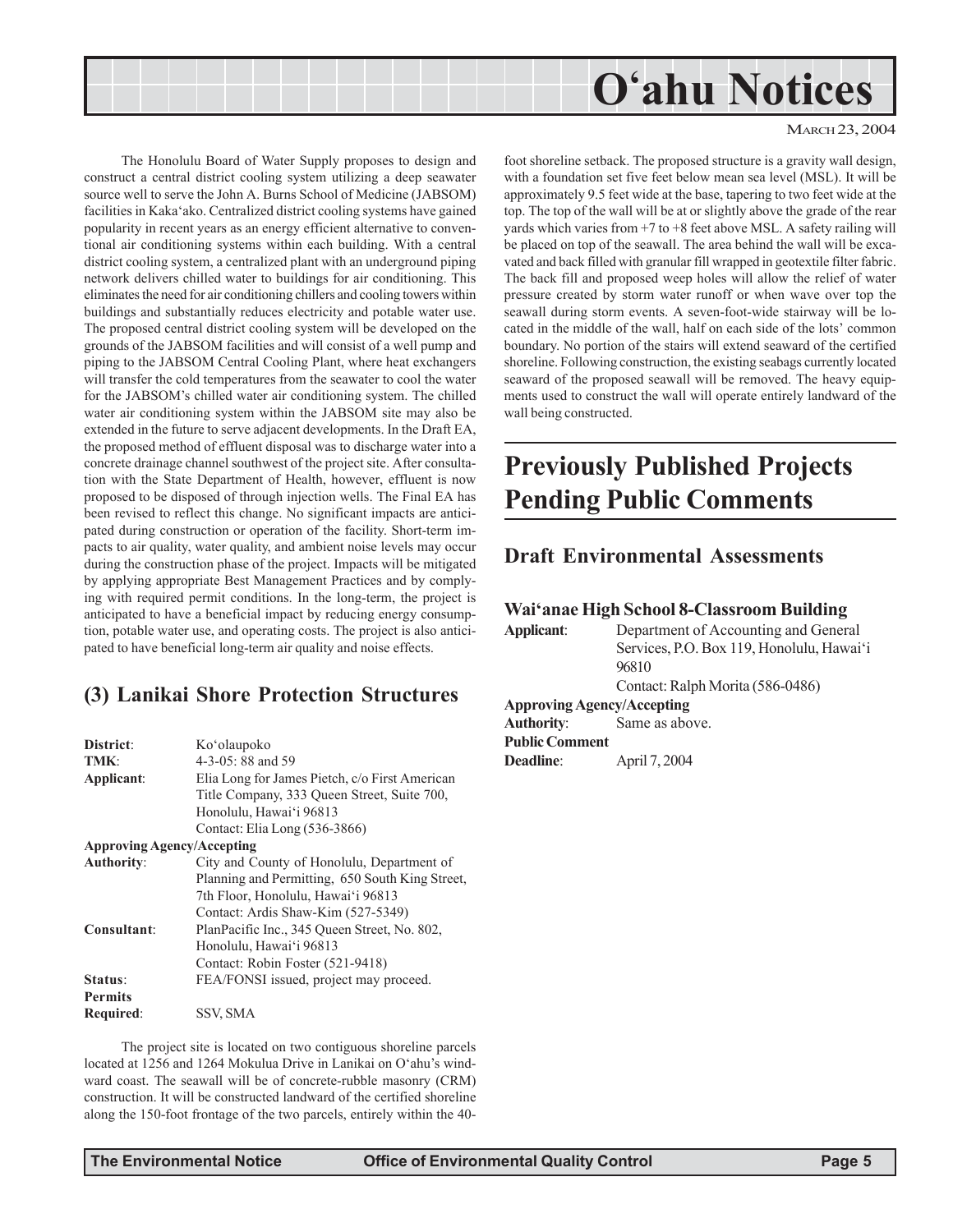# **Maui Notices**

MARCH 23, 2004

#### **Draft Environmental Assessments (1) Hana Landfill Land Acquisition District**: Hana **TMK**: 1-3-06: por. 7 and 12 **Applicant**: County of Maui, Department of Public Works & Environmental Management 200 South High Street, Wailuku, Hawai'i 96793 Contact: John Harder (270-7881) **Approving Agency/Accepting Authority**: Same as above. **Consultant**: Munekiyo & Hiraga, Inc., 305 High Street, Suite 104, Wailuku, Hawai'i 96793 Contact: Michael Munekiyo (244-2015) **Public Comment Deadline**: April 22, 2004 **Status**: DEA First Notice pending public comment. Address comments to the applicant with copies to the consultant and OEQC. **Permits (2) 'Iao Water Treatment Facility 1 3 5 62 4**

**Required**: SMA Minor, SUP, NPDES

The County of Maui, Department of Public Works and Environmental Management (DPWEM), seeks to expand the limits of its Hana Landfill facility, located in Hana, Maui, identified by Tax Map Key 1-3- 006:12 (Parcel 12). In 1969, the State Board of Land and Natural Resources approved a right-of-entry in favor of the County of Maui to utilize Parcel 12, approximately 34.380 acres in size, for landfill use. Since 1969, the Hana Landfill has served as the single disposal and recycling facility for the districts of Ke'anae, Nahiku, Hana, Kipahulu and Kaupo. Access to the landfill site is provided by Waikaloa Road via Hana Highway. The DPWEM is proposing two (2) separate actions. The first action involves the boundary realignment of Parcel 12, consolidating approximately 50.5 acres of the adjacent State owned Parcel 7 into Parcel 12. The proposed boundary realignment will allow the expansion of a 300 foot buffer zone in a north and west direction. In addition, the landfill boundary realignment will allow incorporation of three (3)existing methane monitoring wells and one (1) existing groundwater monitoring well into the landfill site. The second action involves proposed grading activities to construct a 100-foot by 100-foot storm runoff detention basin, to be located southwest of the existing landfill facility and within the realigned landfill boundaries. A special use permit application to allow existing landfill operations over an approximate 4 acre area in the State Land Use agricultural district will be made to the Maui Planning Commission. The boundary realignment and grading activities forthe detention basin will require processing of a SMA Minor Permit. The project involves use of lands owned by the State of Hawai'i and County of Maui funding, requiring the processing of an environmental assessment (EA) pursuant to Chapter 343, Hawai'i Revised Statutes. The DPWEM anticipates a FONSI for the proposed actions.

# **Upgrade**

| District:                         | Wailuku                                           |  |
|-----------------------------------|---------------------------------------------------|--|
| TMK:                              | $3-5-01$ : parcels 021 and 001                    |  |
| Applicant:                        | County of Maui, Department of Water Supply,       |  |
|                                   | 200 South High Street, Wailuku, Hawai'i 96793     |  |
|                                   | Contact: Wendy Taomoto (270-7835); Facsimile:     |  |
|                                   | $(270 - 7833)$                                    |  |
| <b>Approving Agency/Accepting</b> |                                                   |  |
| Authority:                        | Same as above                                     |  |
| Consultant:                       | M&E Pacific, Inc., 841 Bishop Street, Suite 1900, |  |
|                                   | Davies Pacific Center, Honolulu, Hawai'i 96813    |  |
|                                   | Contact: Bruce Wade (521-3051); Fax: (524-        |  |
|                                   | 0246)                                             |  |
| <b>Public Comment</b>             |                                                   |  |
| Deadline:                         | April 22, 2004                                    |  |
| Status:                           | DEA First Notice pending public comment.          |  |
|                                   | Address comments to the applicant with copies     |  |
|                                   | to the consultant and OEOC.                       |  |
| <b>Permits</b>                    |                                                   |  |
| Required:                         | Construction                                      |  |
|                                   |                                                   |  |

The Central Maui Water System is the Maui Department of Water Supply's (DWS) largest drinking water system. It services the major population centers of Maui which are currently experiencing rapid growth and increased water demand. The system provides water to the following communities; Wailuku, Waihe'e, Waikapu, Wailuku Heights, Kahului, Pu'unene, Kihei, Ma'alaea, Makena, Pa'ia-Ku'au and Spreckelsville. As of June 30, 2003, there are 17,070 water meters servicing Central Maui Customers. The current capacity of the Central Maui Water System is incapable of delivering the increasing demand of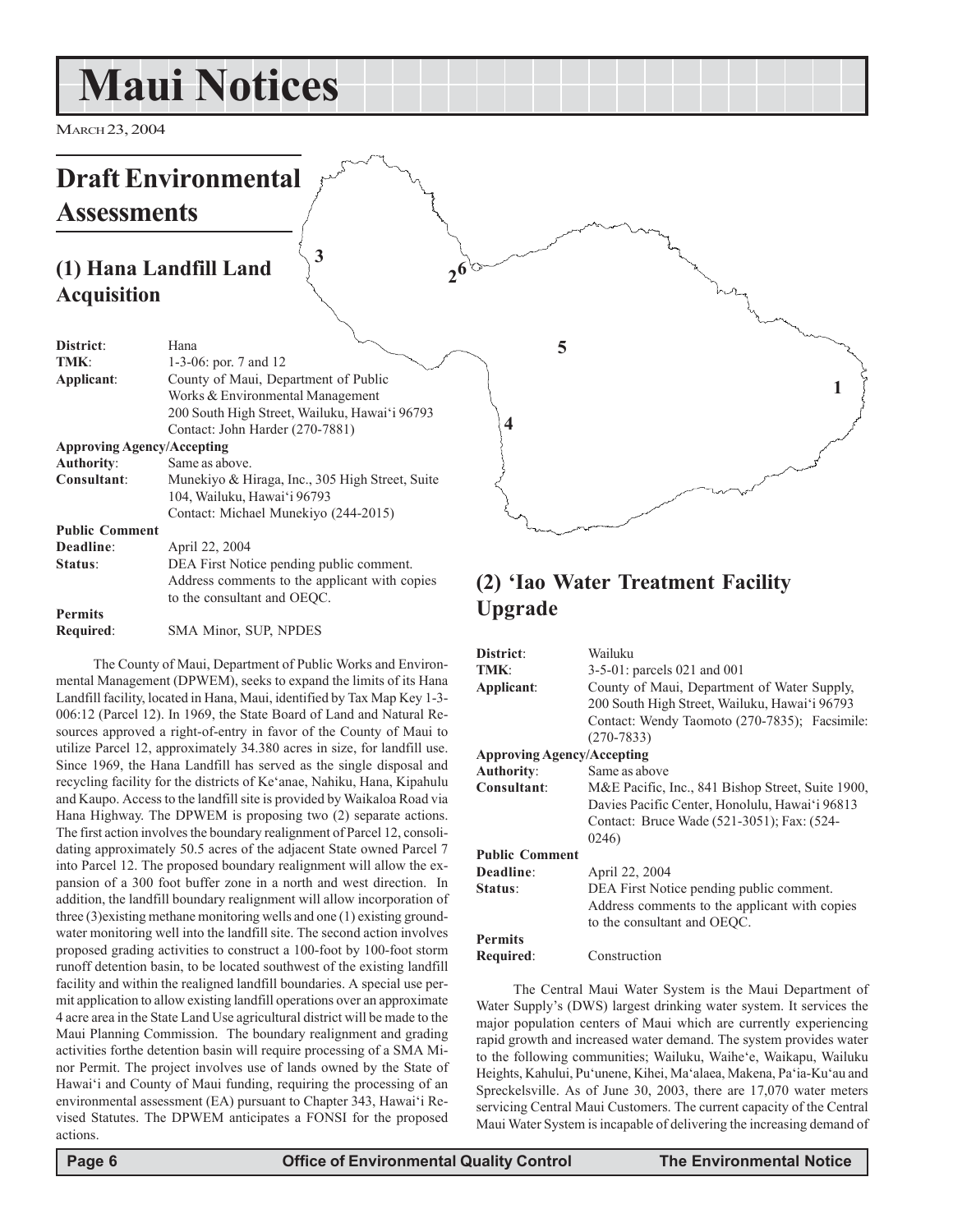

water. The objective of this project is to provide a fast solution to the Central Maui water shortages while providing quality drinking water to its customers. These upgrades will allow the Maui DWS to readily meet existing demand. The proposed project establishes a rapid solution to these projected water usage demands and does not require additional pumping of water from 'Iao Aquifer System or require the acquisition of additional lands. This Environmental Assessment (EA) discusses possible environmental impacts to the existing site and planned mitigative strategies at the 'Iao Water Treatment Facility (WTF). The proposed upgrades to the existing 'Iao WTF utilize the existing infrastructure of the facility. The Maui DWS plans to increase the current capacity of the facility of 1.2 million gallons per day (MGD) to 3.6 MGD. This will be accomplished by minor modifications to the intake structure at the 'Iao Waikapu Ditch to allow more water into the treatment system.

# **(3) Ka'anapali Single Family Residential Subdivision**

| District:                         | Lahaina                                         |
|-----------------------------------|-------------------------------------------------|
| TMK:                              | $4 - 4 - 006$ : 056                             |
| Applicant:                        | Landtec, Inc.                                   |
|                                   | 2530 Keka'a Drive, Suite C-1, Ka'anapali,       |
|                                   | Hawai'i 96761                                   |
|                                   | Contact: G. Robert Johnston (661-3232)          |
| <b>Approving Agency/Accepting</b> |                                                 |
| <b>Authority:</b>                 | County of Maui, Maui Planning Commission        |
|                                   | c/o Department of Planning, 250 South High      |
|                                   | Street, Wailuku, Hawai'i 96793                  |
|                                   | Contact: Ms. Kivette Caigoy (270-7735)          |
| Consultant:                       | Chris Hart & Partners, Inc., 1955 Main Street,  |
|                                   | Suite 200, Wailuku, Hawai'i 96793               |
|                                   | Contact: Christopher Hart (242-1955)            |
| <b>Public Comment</b>             |                                                 |
| Deadline:                         | April 22, 2004                                  |
| Status:                           | DEA First Notice pending public comment.        |
|                                   | Address comments to the applicant with copies   |
|                                   | to the approving agency or accepting authority, |
|                                   | the consultant and OEQC.                        |
| <b>Permits</b>                    | Community Plan Amendment, Subdivision,          |
| Required:                         | NPDES, Grading, Building, Electrical, Plumbing  |

Landtec, Inc. is seeking a Community Plan Amendment from Light Industrial and Open Space use to Single Family Residential use in the West Maui Community Plan adopted by Ordinance No. 2476 (1996). Landtec, Inc. intends to develop an 18-lot single family residential subdivision, including a main dwelling with a detached *ohana* (accessory) dwelling on each lot. Site improvements include grading, asphalt concrete private street, concrete driveways for the house lots, landscape planting, and site utilities. Site utilities will consist of construction and relocation if improvements for water; wastewater; electrical, telephone, and cable television; irrigation; and drainage systems, including special on-site provisions for handling drainage. In addition, the subdivision will include neighborhood parks. The project site is located on the mauka side of Honoapi'ilani Highway approximately 800 feet north of the Ka'anapali Parkway intersection at the Ka'anapali Resort on the

island of Maui. The Ka'anapali Resort is approximately four (4) miles north of thehistoric town of Lahaina. Landtec, Inc. is attempting to provide needed housing opportunities in West Maui. Over the past ten years, the housing market in West Maui has not been able to keep pace with the demand for resident housing. This situation is largely due to the limited supply of reasonably priced land for residential development. The proposed project will provide needed housing opportunities for market-priced housing in the West Maui community.

# **(4) Ke Ali'i Kai II Subdivision and Related Offsite Improvements**

| District:<br>TMK:<br>Applicant:   | Wailuku<br>$3 - 9 - 19:04$<br>KAK II LLC, 220 South King Street, Suite 2170<br>Honolulu, Hawai'i 96813 |  |
|-----------------------------------|--------------------------------------------------------------------------------------------------------|--|
|                                   | Contact: Takeshi Matsukata (585-8397)                                                                  |  |
| <b>Approving Agency/Accepting</b> |                                                                                                        |  |
| <b>Authority:</b>                 | County of Maui, Department of Planning                                                                 |  |
|                                   | 250 South High Street, Wailuku, Hawai'i 96793                                                          |  |
|                                   | Contact: Kivette Caigoy (270-7811)                                                                     |  |
| Consultant:                       | Munekiyo & Hiraga, Inc., 305 High Street, Suite                                                        |  |
|                                   | 104, Wailuku, Hawai'i 96793                                                                            |  |
|                                   | Contact: Michael Munekiyo (244-2015)                                                                   |  |
| <b>Public Comment</b>             |                                                                                                        |  |
| Deadline:                         | April 22, 2004                                                                                         |  |
| Status:                           | DEA First Notice pending public comment.                                                               |  |
|                                   | Address comments to the applicant with copies                                                          |  |
|                                   | to the approving agency or accepting authority,                                                        |  |
|                                   | the consultant and OEQC.                                                                               |  |
| <b>Permits</b>                    | NPDES, Well Drilling, Community Noise,                                                                 |  |
| Required:                         | SMA, Construction, UIC                                                                                 |  |

The property owner, KAK II LLC, proposes to develop a 90-lot single-family residential subdivision and related improvements on 28.57 acres of land in Kihei, Maui. The project site is located in an area of existing urban development and is bordered by the Kamali'i Elementary School and the Kamaole Heights Subdivision to the north, Kanakanui Road to the east, the Keonekai Subdivision to the south, and the Kihei Ali'i Kai and Kihei Regency condominiums to the west. The project site is designated for "Single-Family" and "R-2, Residential District" uses by the Kihei-Makena Community Plan and Maui County zoning, respectively. An application for a Special Management Area (SMA) Use Permit for the project was filed with the Maui Planning Department in June 2003. In addition, since the proposed action involves the use of County lands (North-South Collector Road right-of-way), an Environmental Assessment has been prepared as required by Chapter 343, Hawai'i Revised Statutes. Subdivision houselots will vary in size from approximately 7,600 to 13,800 square feet. One- and two-story base model homes will range in living area from about 1,540 to 2,240 square feet. Built-in and free-standing ohana dwellings are proposed on up to 50 percent of the lots. Based on market conditions when the project's SMA application was prepared, sales prices of the homes would range from approximately \$380,000.00 to \$490,000.00 for the base models and an additional \$25,000.00 to \$70,000.00 for the ohanas. Site work and the installation of subdivision landscaping and utilities are also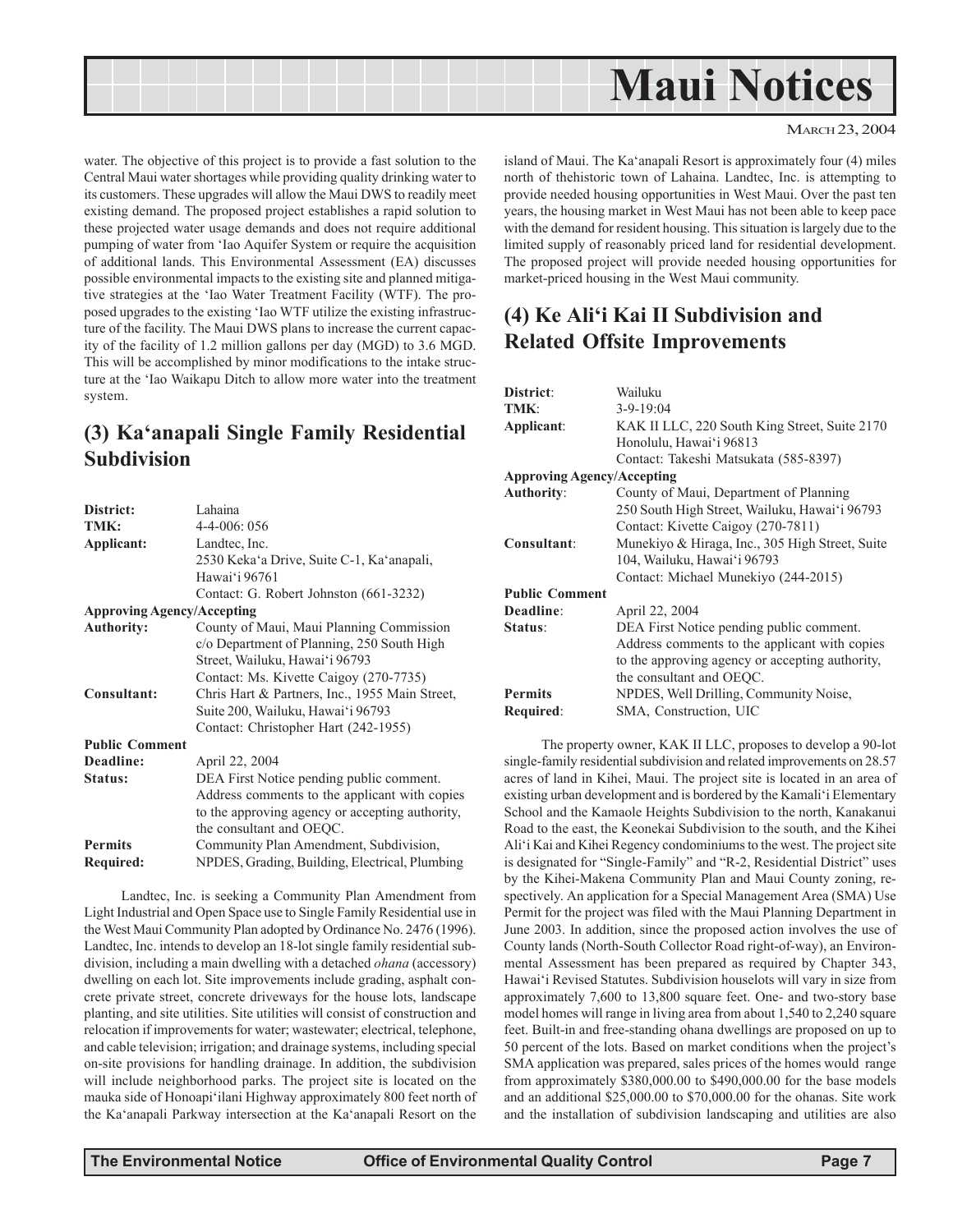# **Maui Notices**

#### MARCH 23, 2004

proposed, as well as the construction of internal streets, a drainage system, irrigation and percolation wells, a 3.7 acre retention basin/ playfield, and a temporary electrical line extension for the irrigation well. Offsite improvements generally encompass the North-South Collector Road right-of-way and include constructing the mauka adjoining half of the roadway fronting the project site, relocating a portion of an existing waterline, and installing new water, sewer, and drainlines to serve the project. The estimated cost for constructing the proposed subdivision is approximately \$16 million. Site work for the project will be conducted in a single phase and take up to eight (8) months. Thereafter, the construction of homes will be phased according to market demand.

# **(5) University of Hawai'i Advanced Technology Center and Research Center**

| <b>District:</b>                  | Makawao                                         |  |
|-----------------------------------|-------------------------------------------------|--|
| TMK:                              | $2-3-08:38$ and 39 (por.)                       |  |
| Applicant:                        | University of Hawai'i, Institute for Astronomy, |  |
|                                   | 1951 East-West Road, Honolulu, Hawai'i 96822    |  |
|                                   | Contact: Jan Yokota (956-7935)                  |  |
| <b>Approving Agency/Accepting</b> |                                                 |  |
| Authority:                        | Same as above.                                  |  |
| Consultant:                       | Munekiyo & Hiraga, Inc., 305 High Street, Suite |  |
|                                   | 104, Wailuku, Hawai'i 96793                     |  |
|                                   | Contact: Michael Munekiyo (244-2015)            |  |
| <b>Public Comment</b>             |                                                 |  |
| Deadline:                         | April 22, 2004                                  |  |
| Status:                           | DEA First Notice pending public comment.        |  |
|                                   | Address comments to the applicant with copies   |  |
|                                   | to the consultant and OEQC.                     |  |
| <b>Permits</b>                    |                                                 |  |
| <b>Required:</b>                  | NPDES, Grading, Building, Noise                 |  |

The University of Hawai'i, Institute for Astronomy (IFA) proposes the development of an Advanced Technology Center (ATC) and an Advanced Technology Research Center (ATRC) on a 3.4-acre site in Kula, Maui. The project site is currently identified as Lot Nos. 15, 16 and 17 of the Kulamalu Town Center Subdivision. In connection with the development of the project, these lots will be consolidated to form a single parcel. The site is bordered by A'Apueo Parkway to the north, 'Ohi'a Ku Street (under construction) to the east, and undeveloped subdivision lots to the south and west. Access to the site from Kula Highway will be provided by A'Apueo Parkway and 'Ohi'a Ku Street. Undeveloped agricultural parcels, the Maui campus of Kamehameha Schools, and Kula 200, an agricultural zoned residential subdivision, characterize land uses in the vicinity of the project site. The site is located in the State Urban District, and is designated for Business/ Commercial and Country Town Business District land uses by the Makawao-Pukalani-Kula Community Plan and Maui County zoning, respectively. The Advanced Technology Center (ATC) will replace the IFA's existing Waiakoa Laboratory which lacks the space, facilities, and state-of-the-art instrumentation to adequately support the IFA's rapidly growing high-tech research programs. The two-story ATC, which comprises the first phase of the project, will contain about 15,900 square feet of floor area and include spaces for a conference room, auditorium, staff offices, rest quarters, controlled access for clean-up

and optics lab areas, machine shop, micro fabrication labs and assembly room, instrument assembly lab, optics lab, control and storage rooms, electronics lab, lobby, telescope control room, computer and data storage room, and restrooms. The second phase of the project will involve the development of the ATRC, a two-story, building of approximately 34,600 square feet, a parking area, as well as annex and auditorium buildings of approximately 8,300 and 1,200 square feet, respectively. The ATRC will include additional spaces for Phase I ATC uses, as well as provide research facilities to support the University's general research programs. Construction of the project is anticipated to commence in late 2004.

# **Final Environmental Assessments/Findings of No Significant Impacts (FONSI)**

# **(6) Kahului Commercial Harbor, Pier 1C Mooring Dolphin**

| District:                         | Wailuku                                     |  |  |
|-----------------------------------|---------------------------------------------|--|--|
| TMK:                              | $3 - 7 - 01:22$                             |  |  |
| Applicant:                        | Matson Navigation Company, Pier 51B Sand    |  |  |
|                                   | Island Parkway, Honolulu, Hawai'i 96819     |  |  |
|                                   | Contact: Gary Moniz (848-1318)              |  |  |
| <b>Approving Agency/Accepting</b> |                                             |  |  |
| Authority:                        | State Department of Transportation, Harbors |  |  |
|                                   | Division, 79 S. Nimitz Highway, Honolulu,   |  |  |
|                                   | Hawai'i 96813                               |  |  |
|                                   | Contact: Marshall Ando (587-1961)           |  |  |
| Consultant:                       | R.M. Towill Corporation                     |  |  |
|                                   | 420 Waiakamilo Road, Suite 411              |  |  |
|                                   | Honolulu, HI 96817                          |  |  |
|                                   | Contact: Gail Atwater (842-1133)            |  |  |
| Status:                           | FEA/FONSI issued, project may proceed.      |  |  |
| <b>Permits</b>                    | Army, CZM Federal Consistency               |  |  |
| Required:                         | Determination, Noise                        |  |  |

The proposed Pier 1C mooring dolphin, and catwalk leading from the pier to the dolphin, will provide sufficient mooring capability for container ships and other large vessels at Kahului Commercial Harbor, Maui. Currently mooring of large ships at Pier 1C must be supplemented by use of tug boats to maintain safe working conditions during loading and unloading procedures. The project involves the installation of precast, prestressed concrete piles in the harbor. Approximately 16 piles will be needed to support the mooring 400-square foot mooring dolphin, and catwalk leading to the mooring dolphin. Eight piles will be used to support the 9-foot wide catwalk. Impacts include noise and minor traffic impacts during construction. Impacts will be mitigated through Best Management Practices.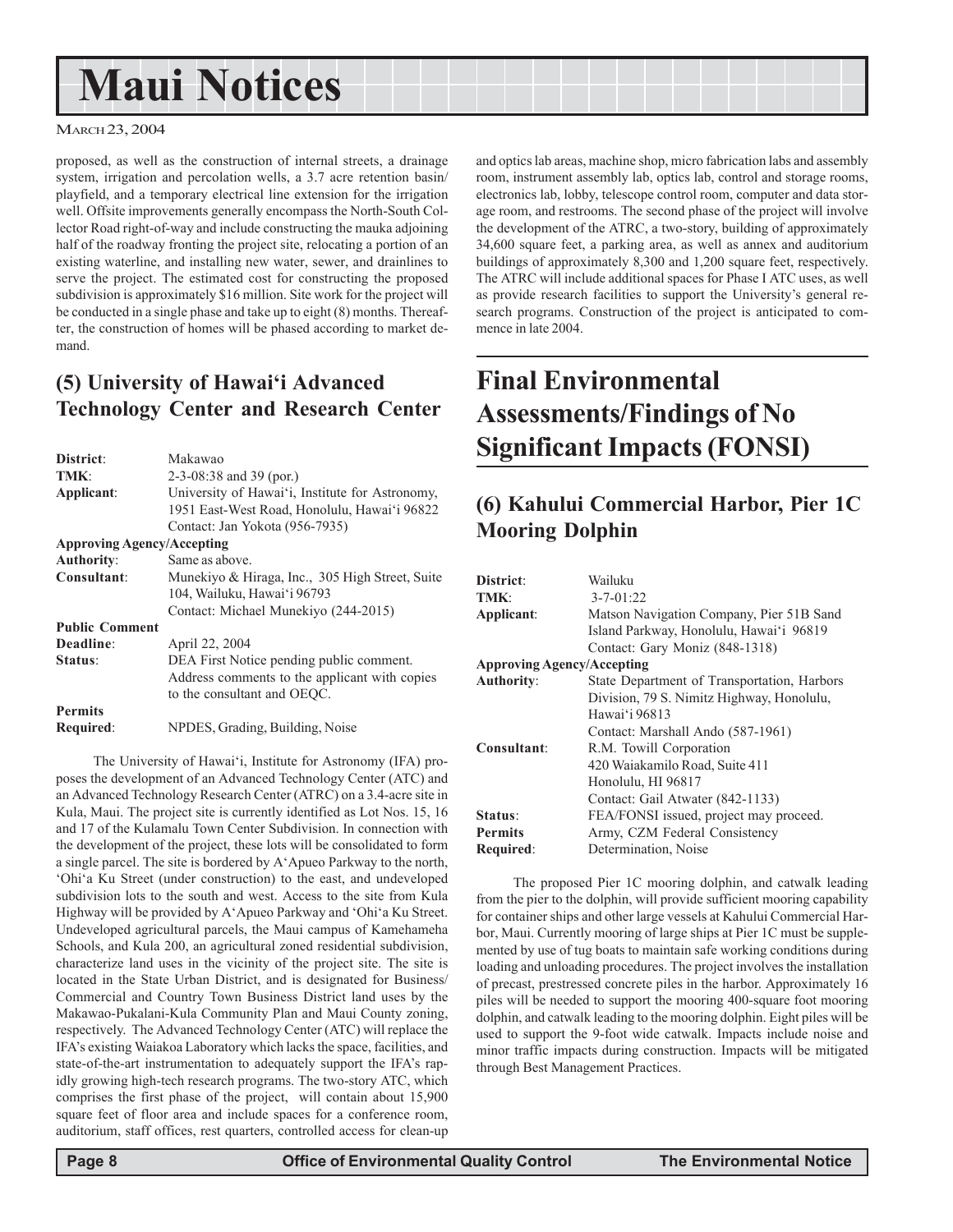

MARCH 23, 2004

# **Previously Published Projects Pending Public Comments**

### **Draft Environmental Assessments**

#### **Kualono Subdivision**

| Applicant:                        | Hanohano LLC, 2005 Main Street, Wailuku, |  |
|-----------------------------------|------------------------------------------|--|
|                                   | Hawai'i 96793                            |  |
|                                   | Contact: Don Fujimoto (244-1500)         |  |
| <b>Approving Agency/Accepting</b> |                                          |  |
| <b>Authority:</b>                 | State Land Use Commission, P.O. Box 2359 |  |
|                                   | Honolulu, Hawai'i 96804-2359             |  |
|                                   | Contact: Anthony Ching (587-3822)        |  |
| <b>Public Comment</b>             |                                          |  |
| Deadline:                         | April 7, 2004                            |  |
|                                   |                                          |  |

#### **Pa'ia Mini-ByPass**

**Deadline**: April 7, 2004

| Applicant:                        | County of Maui, Department of Public Works   |  |
|-----------------------------------|----------------------------------------------|--|
|                                   | and Environmental Management, 200 South High |  |
|                                   | Street, Wailuku, Hawai'i 96793               |  |
|                                   | Contact: Milton Arakawa (270-7845)           |  |
| <b>Approving Agency/Accepting</b> |                                              |  |
| Authority:                        | Same as above.                               |  |
| <b>Public Comment</b>             |                                              |  |

### **Final Environmental Impact Statements**

#### **Lahaina Watershed Flood Control Project**

| Applicant:                        | County of Maui<br>Department of Public Works and Waste Manage- |  |
|-----------------------------------|----------------------------------------------------------------|--|
|                                   |                                                                |  |
|                                   | ment, 200 South High Street, Wailuku, Hawai'i                  |  |
|                                   | 96793                                                          |  |
|                                   | Contact: Joe Krueger (270-7745)                                |  |
| <b>Approving Agency/Accepting</b> |                                                                |  |
| Authority:                        | Mayor, County of Maui, 250 South High Street                   |  |
|                                   | Wailuku, Hawai'i 96793                                         |  |
| Status:                           | FEIS currently being reviewed by the Maui                      |  |
|                                   | Mayor's Office. This is a joint State and                      |  |
|                                   | <b>Federal EIS.</b>                                            |  |

# **Environmental Tip**

# **On-Line Mapping Resources - Keeping up to Date and Informed via Tax Maps**

Having access to a geographic information system (GIS) is the ideal method for obtaining map tax map key data for environmental studies or reports. For many readers, this option is often not available, and requires a modicum of computer skill in being able to manipulate the data through various software packages such as ArcInfo or ArcView.

**CITY AND COUNTY OF HONOLULU**: For the City and County of Honolulu, tax map key data can be found at http:// gis.hicentral.com. The data is in TIFF format and is readable by a graphics program such as Adobe Photoshop.

**COUNTY OF HAWAI**'**I**: The data is in TIFF format and is readable by a graphics program such as Adobe Photoshop. Please see the following Internet site: http://www.hawaii.county.com/maps/tmk/ zone htm.

**COUNTY OF MAUI**: There is no internet link. For Maui tax maps, please contact the County of Maui, Department of Finance, Real Property Tax Division, 70 E. Kaahumanu Avenue, Kahului, Hawai'i 96732, telephone (808) 270-7297, facsimile (808) 270-7884. Tax maps may be ordered from this office either in person or through the mail. The maps cost \$3.00 each plus \$1.00 postage and handling per copy. When ordering maps through the mail, be sure to: include your name and complete mailing address in the request; list the zone, section and plat of the maps you are ordering. Parcel and CPR numbers are not necessary; for each plat map ordered, provide the number of prints being requested; make your check payable to the Director of Finance (do not send cash); and mail the request and check to: the above address.

**COUNTY OF KAUA**'**I**: There is no internet link. Tax maps may be ordered from County of Kaua'i, Tax Maps Section, 4444 Rice St. Suite 454, Lihu'e Hawai'i 96766. The maps cost \$2.00 each plus \$1.00 postage and handling per copy. When ordering maps through the mail, be sure to: include your name and complete mailing address in the request. List the zone, section and plat of the maps ordering. Parcel and cpr numbers are not necessary. For each plat map ordered, provide the of prints being requested. Make your check payable to the Director of Finance (do not send cash). Mail your check to the address above. A complete set of the tax maps of Kaua'i County is available on CD for \$150.00.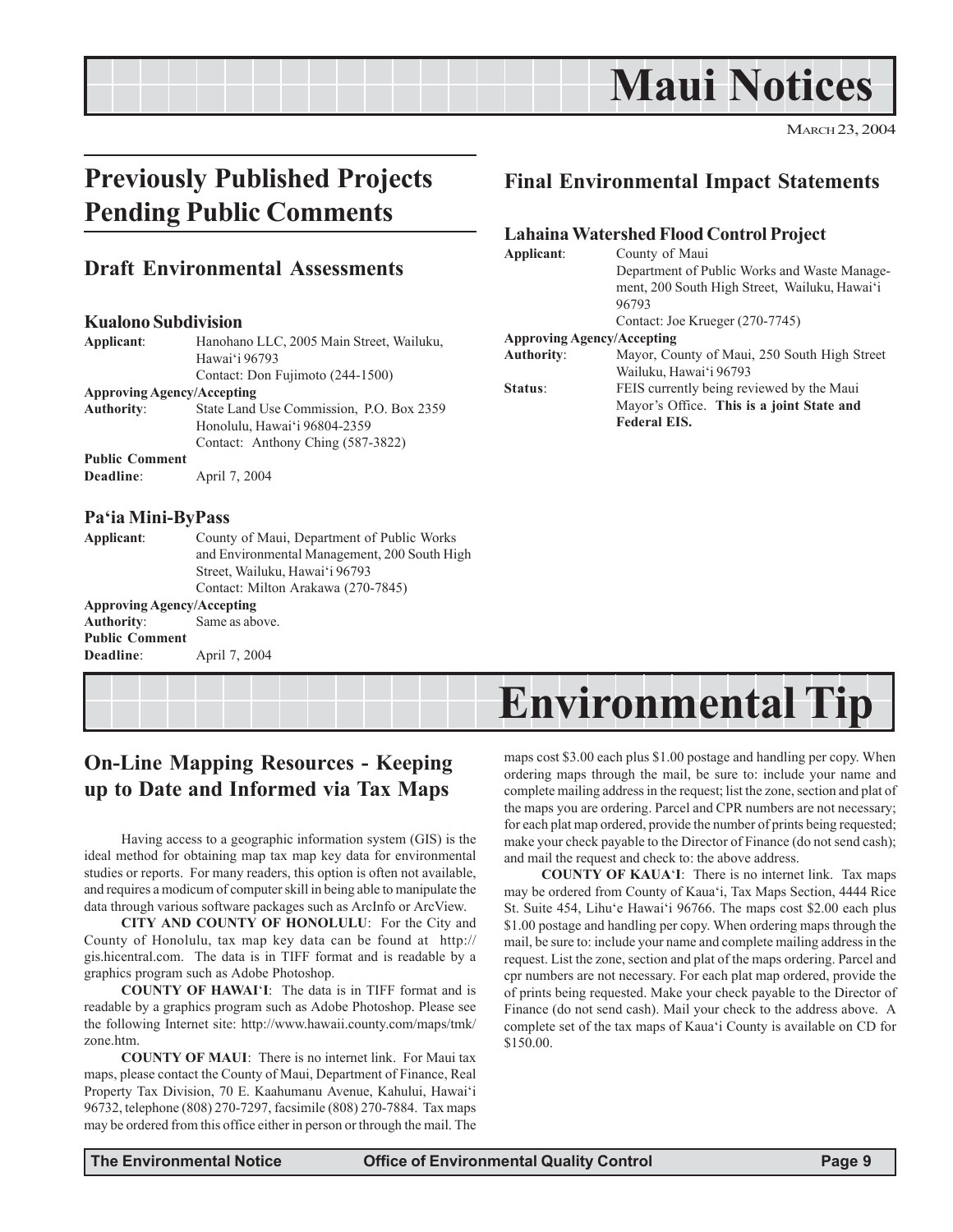# **Moloka'i Notices**

MARCH 23, 2004

# **Draft Environmental Assessments**



# **(1) Anuenue (formerly Rainbow) Radio Facilities and Tower, Pu'u Nana Site**

| <b>District:</b>                  | Moloka'i                                           |
|-----------------------------------|----------------------------------------------------|
| TMK:                              | $5 - 1 - 002:004$                                  |
| Applicant:                        | Department of Accounting and General Services      |
|                                   | 1151 Punchbowl Street, Honolulu, Hawai'i 96813     |
|                                   | Contact: Allen Yamanoha (586-0488)                 |
| <b>Approving Agency/Accepting</b> |                                                    |
| Authority:                        | Same as above.                                     |
| Consultant:                       | Wilson Okamoto Corporation, 1907 South Beretania   |
|                                   | Street, Suite 400, Honolulu, Hawai'i 96826         |
|                                   | Contact: John Sakaguchi (946-2277)                 |
| <b>Public Comment</b>             |                                                    |
| Deadline:                         | April 22, 2004                                     |
| Status:                           | DEA First Notice pending public comment. Ad-       |
|                                   | dress comments to the applicant with copies to the |
|                                   | consultant and OEQC.                               |
| <b>Permits</b>                    |                                                    |
| Required:                         | Building, Grading, Special Use                     |

The State of Hawai'i Department of Accounting and General Services (DAGS) through its Information and Communication Service Division (ICSD) carries out the responsibilities for statewide telecommunications for the Executive Branch of the Hawai'i State Government. The ICSD owns and operates microwave radios, antenna systems, towers, buildings, and related facilities and infrastructure throughout the islands. DAGS ICSD will own the proposed Anuenue (formerly Rainbow) Radio Facilities and Tower at the Pu'u Nana project site. The new facilities and tower will support the rebuilding and modernization of a

shared State and Federal microwave system owned by the ICSD. In addition to the ICSD, the Pu'u Nana facilities will support the State of Hawai'i Civil Defense Division and Department of Health Emergency Medical Services Systems Branch. The facilities will also be used to support the public safety radio system and the backbone microwave of the County of Maui Police Department as well as the radio systems of the U.S. Coast Guard. The Pu'u Nana project site is located in the Kaluako'i District of Moloka'i about 11 miles west of Kaunakakai and 5 miles west of the Moloka'i Airport within lands owned by Moloka'i Ranch. The project site is located about 1/2 mile south of Maunaloa Road, State Route 460, and will occupy an area of about 8,300 square feet on the southwestern slope of Pu'u Nana within an area which has been used for cattle grazing. The project site is located near the existing communication facilities owned by the Maui Electric Co. Access to the project site will be via an existing unimproved road that serves the other developed facilities at Pu'u Nana which include Verizon Hawai'i, Verizon Wireless, and the cable television company. Theproject site will be used under an easement or lease agreement between Moloka'i Properties Limited, the landowner, and the State of Hawai'i. Since the project site has not been previously cleared, construction activities would primarily be related to construction of the fenced-in-compound, the building, and the tower. These activities will create dust and noise while work occurs on the project site. Once operational, the only activity would be visits by government employees and contract service personnel to perform periodic monitoring and maintenance functions.



**1**

# **Atlas of Natural Hazards in the Hawaiian Coastal Zone**

The U.S. Geological Survey has published the *Atlas of Natural Hazards in the Hawaiian Coastal Zone*. This report contains a history and ranks the intensity of seven potentially hazardous coastal conditions in Hawai'i. The ranking is based on the historical trends and natural

factors influencing site vulnerability and hazard intensity in the Hawaiian coastal zone. The influencing site vulnerability and hazard intensity in the Hawaiian Coastal Zone. The information is key to the wise use and management of coastal resources. The report is available for review in the OEQC Library.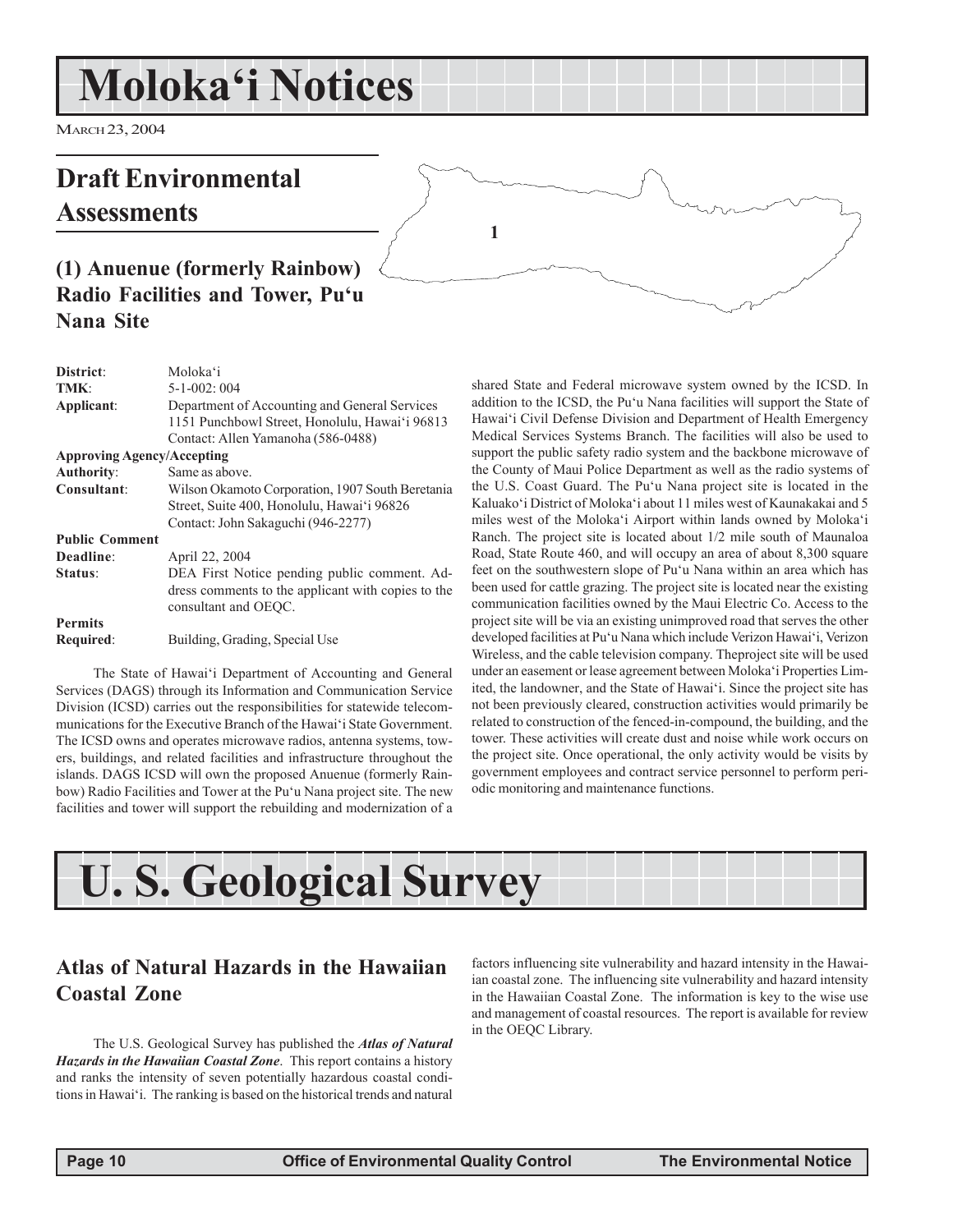# **Hawai'i Notices**

# **Final Environmental Assessments/Findings of No Significant Impacts (FONSI)**

# **(1) Kula'imano Well Development Project**

| District:                  | South Hilo                             |  |
|----------------------------|----------------------------------------|--|
| TMK:                       | 2-08-004: Parcel 003                   |  |
| Applicant:                 | County of Hawai'i                      |  |
|                            | Department of Water Supply             |  |
|                            | 345 Kekuanao'a Street                  |  |
|                            | Hilo, Hawai'i 96720                    |  |
|                            | Contact: Gerald Yorita (961-8070)      |  |
| Approving Agency/Accepting |                                        |  |
| Authority:                 | Same as above.                         |  |
| Consultant:                | SSFM International, Inc.               |  |
|                            | 501 Sumner Street, Suite 620           |  |
|                            | Honolulu, Hawai'i 96817                |  |
|                            | Contact: Ronald Sato (531-1308)        |  |
| Status:                    | FEA/FONSI issued, project may proceed. |  |
| <b>Permits</b>             | Well, NPDES, Plan Approval,            |  |
| Required:                  | Grubbing, Grading, Building            |  |

The Department of Water Supply (DWS), County of Hawai'i, is proposing to develop the Kula'imano Well Development Project within the South Hilo District of the Island of Hawai'i. More specifically, the project site is situated in the Kula'imano community just north of the town of Pepe'ekeo. This project involves the development of a new source well to improve the DWS's Pepe'ekeo potable water system and service. This project may be funded by Federal Funds through the State of Hawai'i's Drinking Water State Revolving Fund (DWSRF) program. Future phases of this project would involve constructing a 500,000 gallon concrete water reservoir and accessory facilities utilizing this new source well. The purpose of this project is to improve the DWS's



storage capacity and water source for their water system serving the Pepe'ekeo community. This new source well will replace the existing surface water source serving this water system, and eliminate its costly monitoring, treatment, and associated operational requirements. The future reservoir will also increase this system's storage capacity. This project would be developed on a 1.00-acre parcel that has recently been consolidated with an adjacent 0.275-acre existing County DWS reservoir site resulting in the creation of a 1.275-acre parcel. The Tax Map Key for this new 1.275-acre parcel is (3) 2-08-004: 003. The County DWS plans to develop an exploratory well on this property which will involve drilling and testing the well to determine its suitability as a new water source. A drywell within the project site is planned to be used to accommodate the discharge of test water.

# **Cultural Impact Notices**

## **Cultural Studies Gift to the OEQC Library**

At the Environmental Council's last meeting on March 10, 2004, Mr. Kepa Maly of Kumupono Associates graciously donated a collection of native Hawaiian historical documentary research and oral history interviews conducted by himself and his associates. These vol-

umes provide readers with access to several important sources of documentation pertaining to native Hawaiian traditions, history, culture, practices and beliefs. These volumes are available for review in the OEQC Library.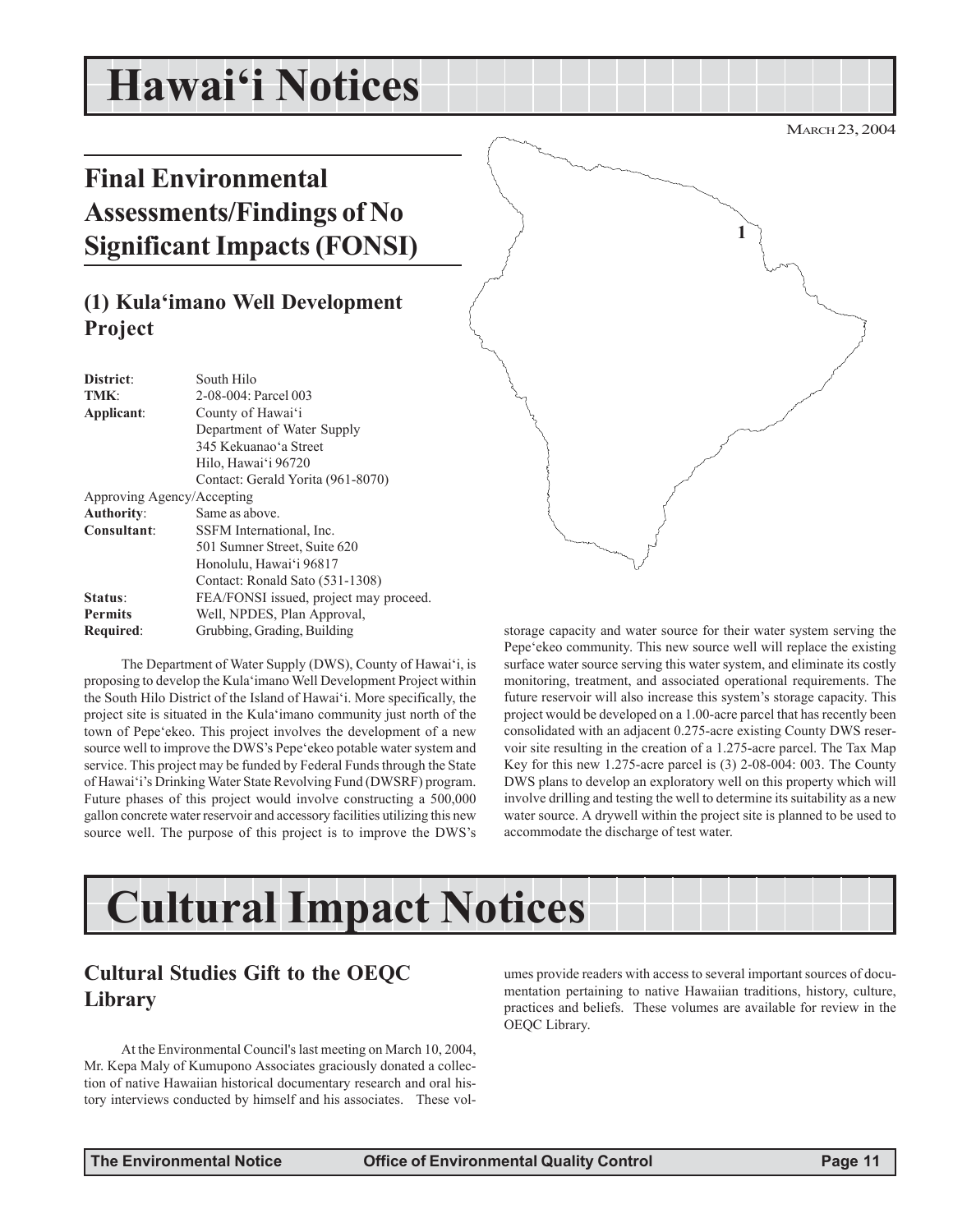# **Coastal Zone News**

MARCH 23, 2004

# **Federal Consistency Reviews**

The Hawai'i Coastal Zone Management (CZM) Program has received the following federal actions to review for consistency with the CZM objectives and policies in Chapter 205A, Hawai'i Revised Statutes. This public notice is being provided in accordance with section 306(d)(14) of the National Coastal Zone Management Act of 1972, as amended. For general information about CZM federal consistency please call John Nakagawa with the Hawai'i CZM Program at 587-2878. For neighboring islands use the following toll free numbers: Lana'i & Moloka'i: 468-4644 x72878, Kaua'i: 274-3141 x72878, Maui: 984- 2400 x72878 or Hawai'i: 974-4000 x72878. For specific information or questions about an action listed below please contact the CZM staff person identified for each action. Federally mandated deadlines require that comments be received by the date specified for each CZM consistency review and can be mailed to: Office of Planning, Department of Business, Economic Development and Tourism, P.O. Box 2359, Honolulu, Hawai'i 96804. Or, fax comments to the Hawai'i CZM Program at 587-2899.

# **(1) Kawailani Street Bridge Replacement, South Hilo, Hawai'i**

| Applicant:             | County of Hawaii Department of Public Works     |  |
|------------------------|-------------------------------------------------|--|
|                        | Contact: Ben Ishii, (808) 961-8321              |  |
| <b>Federal Action:</b> | <b>Federal Financial Assistance</b>             |  |
| <b>Federal Agency:</b> | Federal Highway Administration                  |  |
| Location:              | Kawailani Street at Waiakea Stream, South Hilo, |  |
|                        | Hawai'i                                         |  |
| <b>CZM Contact:</b>    | John Nakagawa, 587-2878                         |  |

#### **Proposed Action**:

Replace the existing Kawailani Street Bridge with a new 60-foot long by 60-foot wide single span bridge. The new bridge will maintain the two traffic lanes and will provide shoulders and sidewalks. The purpose of the project is to improve the bridge and stream channel capacity to convey a 100-year storm flow to prevent future flooding. **Comments Due**: April 6, 2004

# **Special Management Area (SMA) Minor Permits**

Pursuant to Hawai'i Revised Statute (HRS) 205A-30, the following is a list of SMA Minor permits that have been approved or are pending by the respective county/state agency. For more information about any of the listed permits, please contact the appropriate county/ state Planning Department. City & County of Honolulu (523-4131); Hawai'i County (961-8288); Kaua'i County (241-6677); Maui County (270-7735); Kakaako (587-2878).

| <b>Location (TMK)</b>         | <b>Description (File No.)</b>                                                       | <b>Applicant/Agent</b>                                   |
|-------------------------------|-------------------------------------------------------------------------------------|----------------------------------------------------------|
| Honolulu: Waikiki (3-1-32-6)  | Installation of new surfboard racks adjacent to Elks Club<br>building (2004/SMA-11) | John E. Scheleski, Trustee for Elks Club                 |
| Honolulu:Moanalua(1-1-3-6&7)  | Radio-controlled car track facility (2004/SMA-10)                                   | C&C of Honolulu, DPR                                     |
| Honolulu: Waianae (8-5-8-1)   | Utility installation (2004/SMA-13)                                                  | Nextel Partners/Carl Young, Inc.                         |
| Honolulu: Waianae (8-7-23-57) | Chain link fence and gate (2003/SMA-94)                                             | Vatche Martinrosian                                      |
| Honolulu: Waianae (8-5-8-1)   | Utility Installation (2004/SMA-14)                                                  | SprintCom, Inc./Analytical Planning<br>Consultants, Inc. |
| Kauai: Hanalei (5-6-4-22)     | Restore estuary/pond and lower stream habitats<br>$(SMA(m)2004-20)$                 | Waipa Foundation                                         |
| Maui: (2-9-11-27)             | Construct 500 sf cottage (SM2 20030083)                                             | Peters, George                                           |
| Maui: Lahaina (4-4-8-1)       | Expansion to building space (SM2 20040021)                                          | ADM Retail Planning & Architecture,<br>Inc.              |
| Maui: Kihei (3-9-1-157)       | Construction temp stock pile (SM2 20040022)                                         | Betsill, Dwayne                                          |
| Maui: Kihei (3-9-3-2)         | Demo of 4 misc. structures (SM2 20040023)                                           | GYA Architects, Inc.                                     |
| Maui: Paia (2-6-6-30)         | Construct stupa or shrine (SM2 20040024)                                            | Karma Rimay O Sal Ling Church                            |
| Maui: Lahaina (4-4-14-4)      | Construction of parking & etc. (SM2 20040025)                                       | Hawaiian Dredging                                        |
| Maui: Kihe (3-9-18-7)         | Alterations/renovations (SMX 20040123) Pending                                      | GYA Architects, Inc.                                     |
| Maui: Lahaina (4-4-8-22)      | Apartment alterations (SMX 20040124) Pending                                        | Kindrachuk, Robert W.                                    |
| Maui: Lahaina (4-4-1-99)      | Alterations/renovations (SMX 20040125) Pending                                      | Knourek, Rob                                             |
| Maui: Kaanapali (4-4-1-99)    | New spa & renovations (SMX 20040128) Pending                                        | The Mahana at Kaanapali AOAO                             |
| Maui: Kihei (3-9-29-12)       | Dwelling (SMX 20040129) Pending                                                     | Fernandez, Mario & Zosima                                |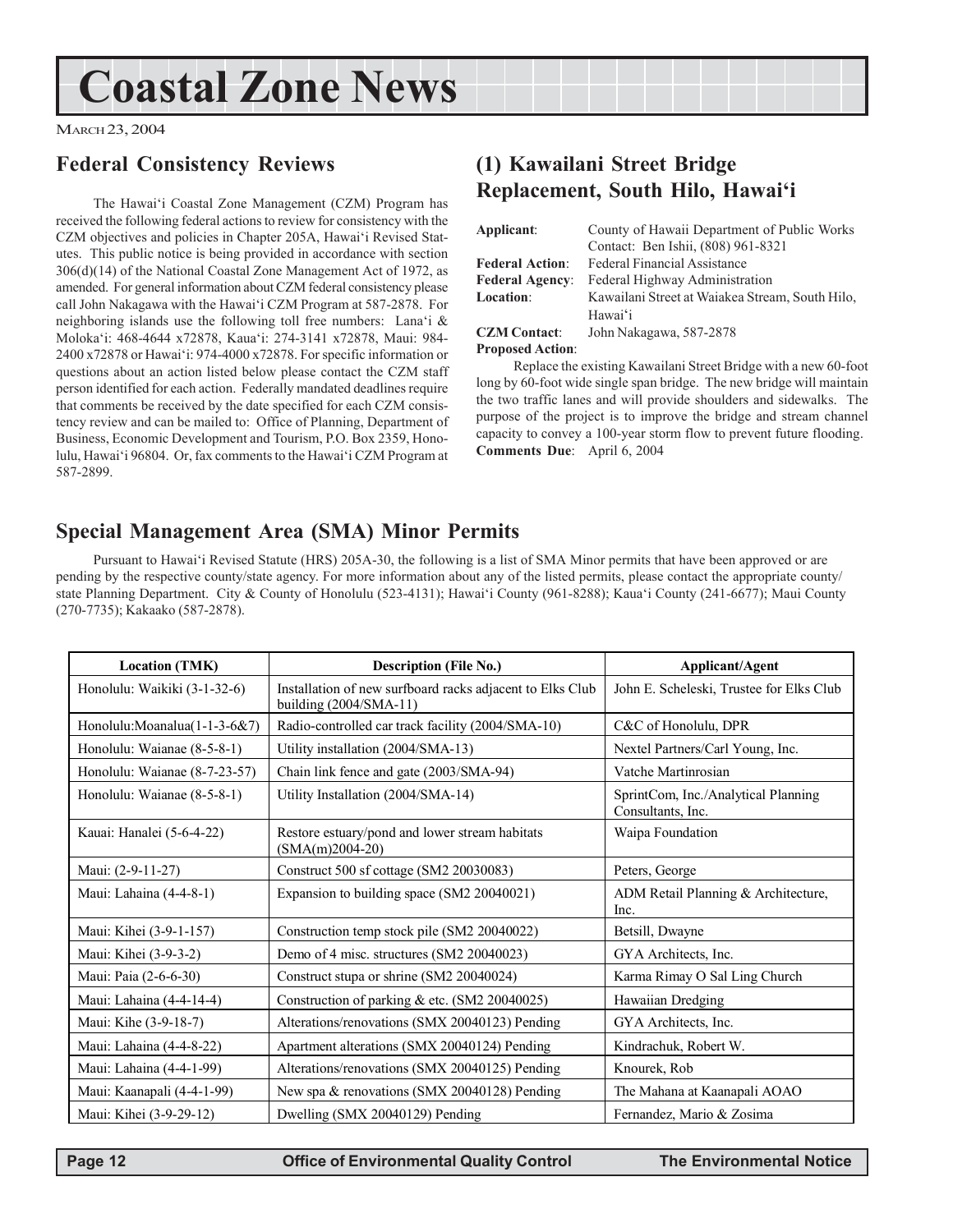# **Coastal Zone News**

MARCH 23, 2004

# **Special Management Area (SMA) Minor Permits (continued)**

| Maui: Paukukalo (3-4-28-81) | Dwelling w/lanai (SMX 20040130) Pending            | Chun, Karen                    |
|-----------------------------|----------------------------------------------------|--------------------------------|
| Maui: Wailea (2-1-8-61)     | Telecom facility (SMX 20040131) Pending            | Verizon Wireless               |
| Maui: Kihei (3-9-13-54)     | Build pool deck (SMX 20040132) Pending             | Tezak, Thomas                  |
| Maui: Paia (2-6-11-1)       | Demo & new dwelling (SMX 20040133) Pending         | Levy Family Trust              |
| Maui: Hana (1-3-2-12)       | Farmers market (SMX 20040134) Pending              | Young, Edwin                   |
| Maui: Kihei (3-9-3-5)       | Dwelling & carport (SMX 20040135) Pending          | Castleton, Dale                |
| Maui: Haiku (2-8-4-43)      | Workshop, storage, garage (SMX 20040136-7) Pending | Roberson, John                 |
| Maui: Hana (1-3-3-12)       | 8 lot subdivision (SMX 20040138) Pending           | Arakaki, Wayne I. Engineer     |
| Maui: Kihei (3-9-2-28)      | Tenant improvement (SMX 20040139) Pending          | Wagner, Nick                   |
| Maui: Lahaina (4-6-1-9)     | Banyan tree birthday (SMX 20040140) Pending        | Lahaina Town Action Committee  |
| Maui: Lahaina (4-6-6-24)    | Reroof dwelling (SMX 20040141) Pending             | All-Protech Roofing Co., LLC   |
| Maui: Paia (3-8-2-78)       | Reconstruct lanai (SMX 20040142) Pending           | Aina Lanai LLC                 |
| Maui: Kihei (3-9-49-17)     | Dwelling addition (SMX 20040144) Pending           | Mecum, Fred                    |
| Maui: Kaup (1-7-3-16)       | Dwelling, water tank (SMX 20040145) Pending        | Maui Architectural Group, Inc. |
| Maui: Hana (1-3-6-7)        | Landfill operation (SMX 20040146) Pending          | County of Maui, DPWEM          |
| Maui: Kihei (3-9-17-49)     | Addition (SMX 20040147) Pending                    | Escobar, Rafael                |
| Maui: Kihei (3-9-36-8)      | Addition (SMX 20040148) Pending                    | Khozam, George                 |
| Maui: Kihei (2-1-26-43)     | Swimming pool & spa (SMX 20040149) Pending         | Pool Pro, Inc.                 |
| Maui: Kapalua (4-2-7-30)    | Swimming pool (SMX 20040150) Pending               | Coon, Pamela A.                |
| Maui: Kihei (2-1-22-59)     | Dwelling (SMX 20040151) Pending                    | Kozy, Tony                     |
| Maui: Wailea (2-1-23-5)     | Alteration reconstruction (SMX 20040153) Pending   | Gholkar, Satish K.             |
| Maui: Haiku (2-9-7-36)      | Farm shed (SMX 20040154) Pending                   | Decosterd, Kutira              |
| Maui: Lahaina (4-3-6-4)     | Fence & landscaping (SMX 20040155) Pending         | AOAO Maui Lani Terraces        |
| Maui: Manele (4-9-17-6)     | Maintenance dredging (SMX 20040156) Pending        | <b>DLNR DBOR</b>               |
| Maui: Lahaina (4-3-13-16)   | Dwelling (SMX 20040157) Pending                    | Pascual, Ferdinand N.          |
| Maui: Kihei (2-1-24-21)     | Re-roof (SMX 20040158) Pending                     | Halip, Norman                  |

# **Environmental Seminars**

The Office of Environmental Quality Control has openings in the following two-hour environmental seminars entitled: *Environmental Review in Hawai'i*. This is a survey of Chapter 343, Hawai'i Revised Statutes and other environmental authorities in the state. Each seminar will accommodate a maximum of 18 participants. There is no charge to participate. To register, please call (808) 586-4185, with your name, organization, address, telephone number and email address.

April 29, 2004, at 10:00 A.M. May 28, 2004, at 1:00 P.M. June 5, 2004, at 10:00 A.M. July 3, 2004, at 10:00 A.M. August 4, 2004, at 10:00 A.M.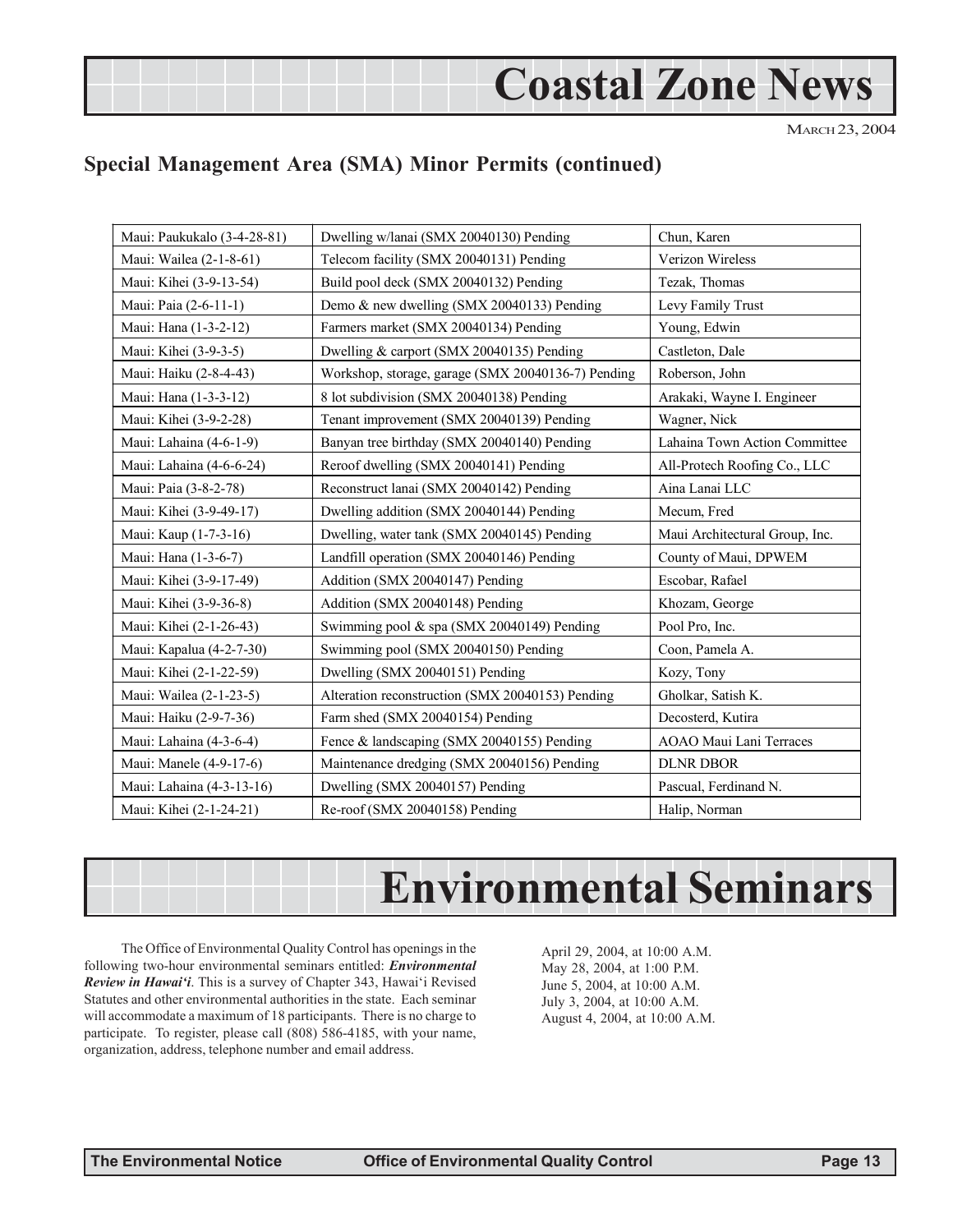|--|

MARCH 23, 2004

# **Special Management Area Documents (Chapter 25, Revised Ordinances of Honolulu)**

Since SMA-only (Chapter 25, ROH) documents do not trigger the EIS law as articulated in Chapter 343, Hawai'i Revised Statutes, effective September 1, 2001 OEQC will no longer review these documents for completeness or adequacy. However, OEQC will continue to provide notice of these projects as a public service. Questions regarding the adequacy, completeness and availability of these documents should be addressed directly to the county contact listed below.

### **74 Kihapai Street Commercial Building**

The applicant, Pahounui DP LLC, proposes to construct a two-story, 3,199 square-foot commercial building. The ground floor will consist of 2,209 square feet, while the second floor will consist of 990 square feet. The building will be constructed at the rear of the site, with 10 parking spaces (nine standard stalls and one stall accessible to persons with disabilities) at the front. The building will be less than 40 feet high. Please direct questions and written comments to Dana Teramoto, Department of Planning and Permitting, City and County of Honolulu, 650 S. King Street, 7<sup>th</sup> Floor, Honolulu, Hawai'i 96813, telephone: 523-4648.

#### **Kahe Power Plant Improvements**

Hawaiian Electric Company (HECO) proposes to construct various improvements at the existing Kahe Power Plant, consisting of: 1) A new individual wastewater system (IWS); 2) Drainage improvements; and 3) A new 720,000-gallon water storage tank. These improvements are considered maintenance, and will not increase power plant capacity. (1) The existing cesspool systems will be replaced by an IWS, which will be located at the west end of the facility, beyond the existing drainage canal. The construction of the IWS, which includes leach fields, a new force main and low-pressure pumps, also requires constructing a new, unpaved access road. The new sanitary wastewater system is designed to accommodate the facility's average daily flow of 7,000 gallons per day, and is needed to meet Environmental Protection Agency (EPA) requirements before April 5, 2005. (2) The drainage improvements consist of constructing a 1,240-foot long unlined earth berm on the north (mauka) perimeter of the facility, which will intercept storm water runoff and direct it to existing interceptor ditches on the northwest and east sections of the facility. The drainage improvement also includes 530 feet of riprap, boulder lining and bank stabilization. (3) The new water storage tank will be constructed near the existing water tank on the northeast perimeter of the facility, above the switchyard for Kahe 5 & 6. The tank will be 40 feet in diameter and about 54 feet high, and will include construction of 850 linear feet of 2 to 6-inch above-ground pipelines and associated valves. The new tank, in conjunction with the existing tank, will provide stand-alone fire fighting capabilities. The total cost of the improvement project is estimated at approximately \$2.2 millon. The entire 3.5-acre Kahe Power Plant facility is within the Special Management Area (SMA), and will require the approval of a Major SMA permit from the Honolulu City Council. Please direct questions and written comments to Steven Tagawa, Department of Planning and Permitting, City and County of Honolulu, 650 S. King Street, 7<sup>th</sup> Floor, Honolulu, Hawai'i 96813, telephone: 523-4817.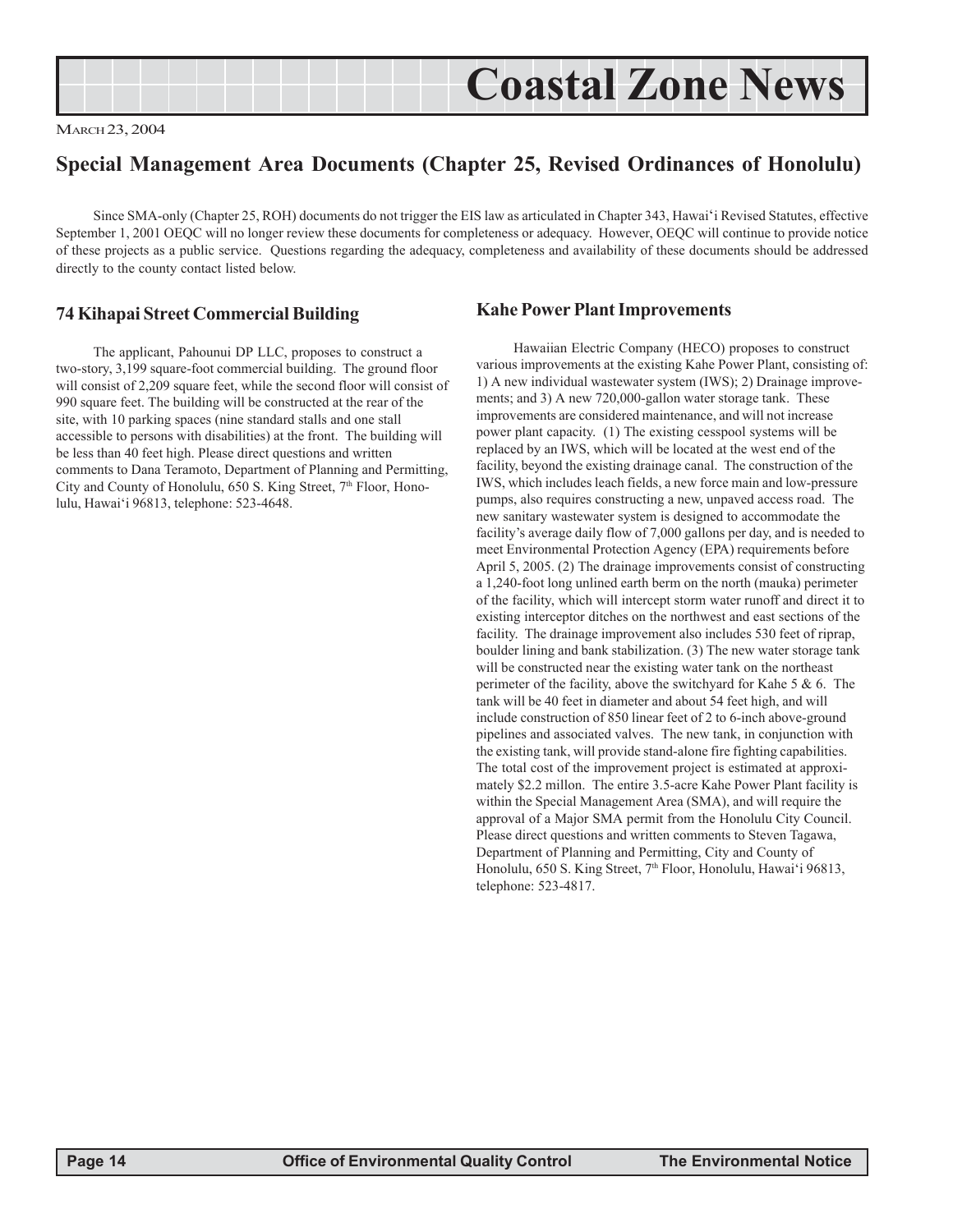# **Pollution Control Permit Applications**

MARCH 23, 2004

# **Department of Health Permits**

The following is a list of some pollution control permits currently being reviewed by the State Department of Health. For more information about any of the listed permits, please contact the appropriate branch or office of the Environmental Management Division at 919 Ala Moana Boulevard, Honolulu.

#### **Clean Air and Clean Water Branch**

| <b>Branch</b><br>Permit Type                                               | Applicant & Permit<br>Number                                                      | Project Location                                                                              | Pertinent<br>Date       | Proposed Use                                                            |
|----------------------------------------------------------------------------|-----------------------------------------------------------------------------------|-----------------------------------------------------------------------------------------------|-------------------------|-------------------------------------------------------------------------|
| Clean Air Branch.<br>586-4200.<br>Noncovered<br>Source Permit              | Hawaiian Research, Ltd.<br>NSP 0509-01-N<br>(Amendment)                           | Maunaloa Highway,<br>Kaunakakai, Molokai                                                      | Issued:<br>2/26/04      | Grain Processing<br>Facility                                            |
| Clean Air Branch,<br>586-4200.<br>Covered Source<br>Permit                 | City and County of<br>Honolulu<br>CSP 0215-01-C<br>(Renewal and<br>Modifications) | 91-1501 Geiger<br>Road, Ewa Beach,<br>Oahu                                                    | Issued:<br>2/24/04      | Honouliuli Wastewater<br><b>Treatment Plant</b>                         |
| Clean Air Branch,<br>586-4200.<br>Covered Source<br>Permit                 | Kalaeloa Partners, L.P.<br>CSP 0214-01-C<br>(Amendment)                           | 99-111 Kalaeloa<br>Boulevard, Kapolei,<br>Oahu                                                | Issued:<br>3/1/04       | Kalaeloa Cogeneration<br>Plant                                          |
| Clean Air Branch,<br>586-4200,<br>Temporary<br>Noncovered<br>Source Permit | Grace Pacific Corporation<br>NSP 0555-01-NT                                       | Various Temporary<br>Sites, State of Hawaii<br>Initial Location:<br>Camp 10, Puunene,<br>Maui | Issued:<br>3/9/04       | 125 TPH RAP Crushing<br>Plant with 275 HP<br>Diesel Engine<br>Generator |
| Clean Water<br>Branch, 586-4309<br><b>NPDES Permit</b>                     | City & County of Honolulu<br>Board of Water Supply<br>NPDES HI 0021827            | Summer Street.<br>Honolulu, Oahu                                                              | Comments<br>due: 4/4/04 | Discharge stom water<br>runoff to Maunalua Bay                          |

### **Safe Drinking Water Branch**

| Branch &<br>Permit Type                                       | Applicant & Permit Number                                              | <b>Project Location</b>                                                                             | Pertinent<br>Dates | Proposed Use                                                                     |
|---------------------------------------------------------------|------------------------------------------------------------------------|-----------------------------------------------------------------------------------------------------|--------------------|----------------------------------------------------------------------------------|
| Safe Drinking Water<br>Branch, 586-4258,<br><b>UIC Permit</b> | Dept. of Haw aiian Home Lands, SoH<br>UH-2253                          | Panaew a Residence Lots, Unit 6<br>TMK (3)2-2-47:por 01, Waiakea, Hilo                              | n/a                | Construction of 10 injection<br>wells for surface drainage.                      |
| Safe Drinking Water<br>Branch, 586-4258,<br><b>UIC Permit</b> | Haw aii Army National Guard, Facility<br>Management Office<br>UH-1940A | Haw aii Army National Guard Aviation<br>Support Facility #2, Keaukaha Military<br>Reservation, Hilo | n/a                | Construction of one injection<br>well for surface drainage.                      |
| Safe Drinking Water<br>Branch, 586-4258,<br><b>UIC Permit</b> | Haw aii Army National Guard<br>Haw aii Dept. of Defense<br>UH-1940     | Army Aviation Support Facility #2<br>1046 Leilani Street, Hilo                                      | n/a                | Permit renew al for one<br>injection w ell for surface<br>drainage.              |
| Safe Drinking Water<br>Branch, 586-4258,<br><b>UIC Permit</b> | Dept. of Parks & Recreation<br>City & County of Honolulu<br>UO-2254    | Ehukai Beach Park<br>59-337 Ke Nui Road, Haleiw a                                                   | n/a                | Abandonment of one<br>unregistered injection well<br>used for sew age disposal.  |
| Safe Drinking Water<br>Branch, 586-4258,<br><b>UIC Permit</b> | Dept. of Parks & Recreation<br>City & County of Honolulu<br>UO-2255    | Keaau Beach Park<br>83-431 Farrington Hwy., Waianae                                                 | n/a                | Abandonment of two<br>unregistered injection wells<br>used for sew age disposal. |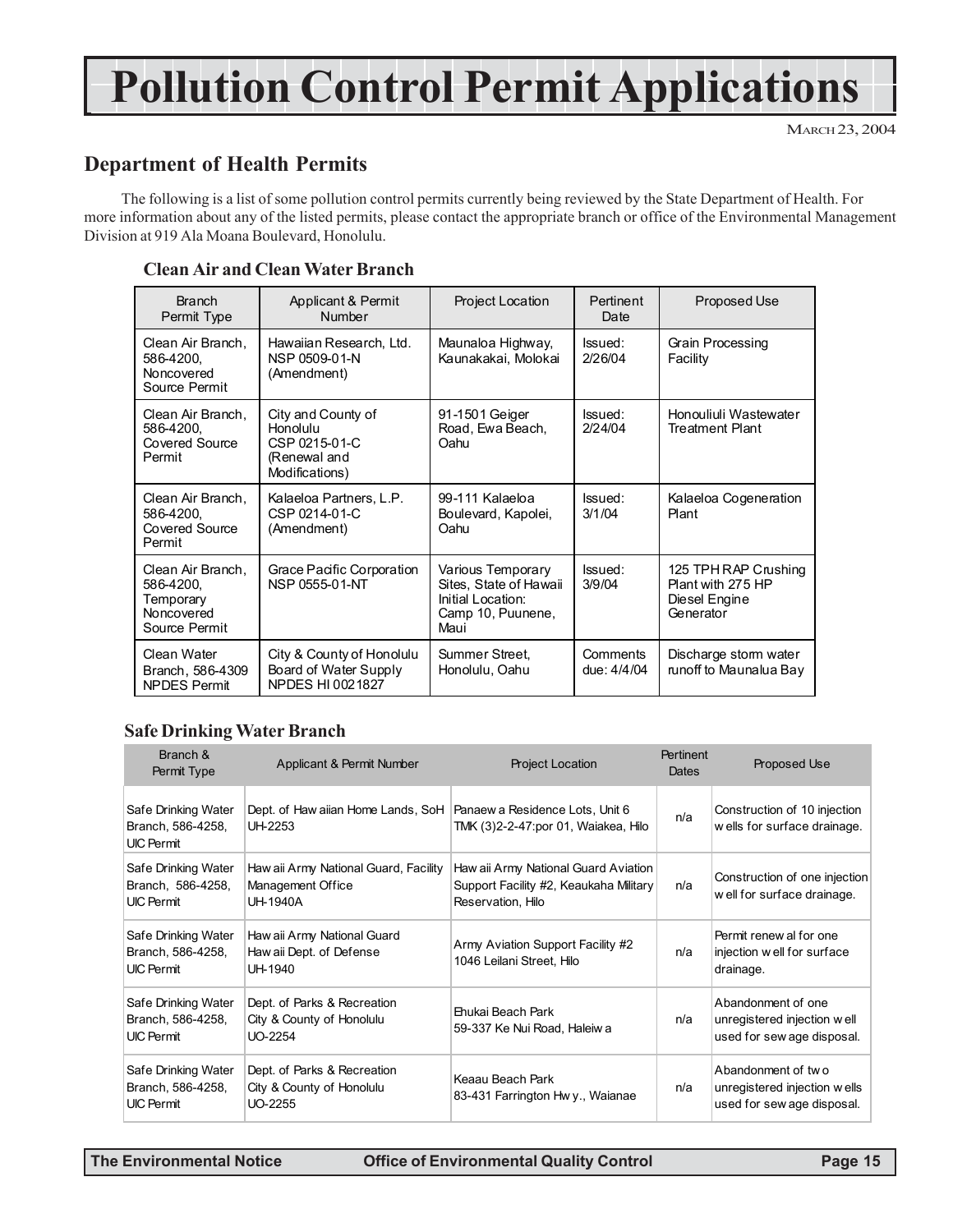# **Conservation District Notices**

#### MARCH 23, 2004

# **Conservation District Use Permits**

Persons interested in commenting on the following Conservation District Use Application (Board Permit) must submit comments to the Department of Land and Natural Resources. Also, anyone interested in receiving notification of determinations on Conservation District Use Applications (Board Permits) must submit requests to DLNR that include the following information:

1) Name and address of the requestor;

2) The permit for which the requestor would like to receive notice of determination; and

3) The date the notice was initially published in the Environmental Notice.

Both comments and requests for notification of determinations must be submitted to DLNR within thirty days from the initial date that the notice was published in the Environmental Notice. Please send comments and requests to: State of Hawai'i, Department of Land and Natural Resources, Office of Conservation and Coastal Lands, 1151 Punchbowl Street, Room 220, Honolulu, Hawai'i 96813.

DLNR will make every effort to notify those interested in the subject CDUA, it is not obligated to notify any person not strictly complying with the above requirements. For more information, please contact the DLNR staff listed below.

# **Ka'a'awa Beach Park**

| File No.:               | OA-3181                                   |
|-------------------------|-------------------------------------------|
| Applicant:              | City and County of Honolulu               |
|                         | Department of Design and Construction     |
| <b>Location:</b>        | Ka'a'awa, O'ahu                           |
| TMK:                    | $5 - 1 - 002$ : 025                       |
| <b>Proposed Action:</b> | Reconstruction of the Ka'a'awa Beach Park |
|                         | Comfort Station                           |
| 343, HRS                | Final EA published in OEQC's Environmen-  |
| determination:          | tal Notice on May 23, 2003                |
| <b>Appl's Contact:</b>  | Camilla Blomqvist (236-1373)              |
| <b>DLNR's Contact:</b>  | Tiger Mills (587-0382)                    |

# **Federal Notices**

# **Fishery Meetings and Public Hearings**

The Western Pacific Fishery Management Council (WESPAC) will be meeting on March 22-25, 2004, at various times during the day at the Hawai'i Convention Center, to hold a public hearing on an electronic logbook amendment, among other things. For more information, call Ms. Kitty Simonds at (808) 522-8220 (see, 69 F.R. 11361, March 10, 2004).

# **Crustacean Fisheries - No 2004 Guidelines**

The National Marine Fisheries Service (NMFS) announced that annual harvest guidelines for the commercial lobster fishery in the Northwestern Hawaiian Islands will not be issued for the year 2004. For more information, call Mr. Alvin Katekaru at (808) 973-2937 (see 69 F.R. 12303, March 16, 2004).

# **National Coast Condition Report II**

The U. S. Environmental Protection Agency (EPA) announced the availability for public comment on a draft National Coastal Condition Report II for a period of 90 days. The draft report describes the condition of the nation's coastal waters. Written comments and requests for copies of this document must be sent to Barry Burgan, U.S. Environmental Protection Agency (4504-T), Office of Water, 1200 Pennsylvania Avenue, NW, Washington, DC 20460. For more information, call Mr. Burgan at (202) 566-1242, or send a telephone facsimile to him at (202) 566-1136 (see, 69 F.R. 11011, March 9, 2004).

# **Prohibition Against Shallow Longline Sets**

The National Marine Fisheries Service (NMFS) has issued a final rule, effective April 12, 2004, prohibiting shallow longline sets of the type normally targeting swordfish on the high seas in the Pacific Ocean east of 150 degrees West longitude by vessels managed under the Fishery Management Plan for the U.S. West Coast Fisheries for Highly Migratory Species. This action is intended to protect endangered and threatened sea turtles from adverse impacts of shallow longline fishing by U.S. longline fishing vessels in the Pacific Ocean and operating out of the West Coast. For more information, call Daniel Waldeck at (503) 820-2280 (see, 69 F.R. 11540, March 11, 2004).

# **Transgenic Corn Permit, Docket No. OPP-2004-0055**

The U.S. Environmental Protection Agency (EPA) announced the receipt of applications 68467-EUP-7 and 29964-EUP-5 from Mycogen Seeds c/o Dow Agrosciences LLC and Pioneer Hi-Bred International requesting experimental use permit amendment/extensions from Bacillus thuringiensis Cry34/35Ab1 protein and the genetic material necessary for its production (from the insert of plasmid PHP 17662) in corn. EPA has determined that the applications may be of regional and national significance. Comments, identified by Docket Identification Number OPP-2004-0055, must be received on or before April 9, 2004. Send comments or requests for information to Mr. Michael Mendelsohn,